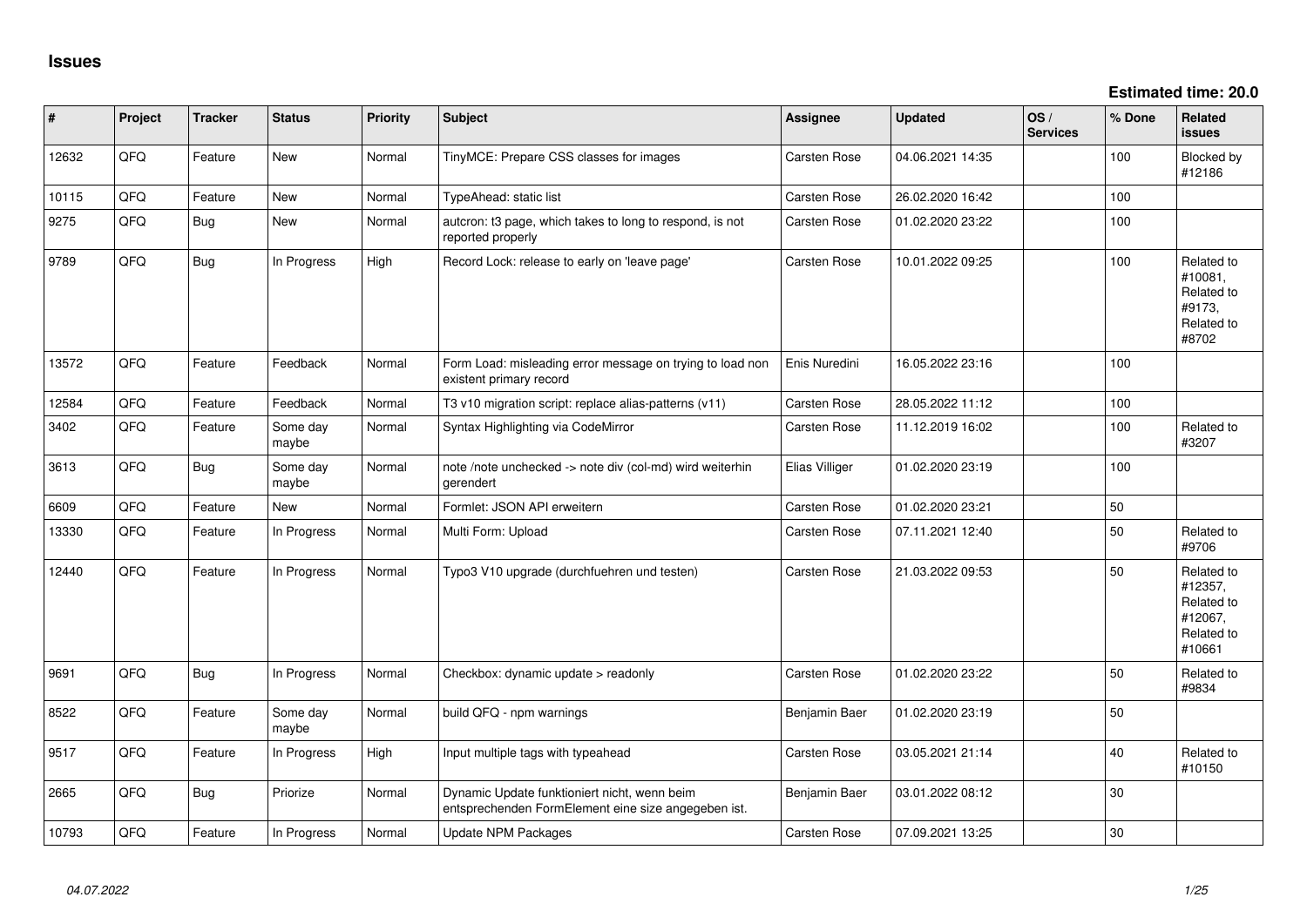| ∦     | Project | <b>Tracker</b> | <b>Status</b>     | <b>Priority</b> | Subject                                                                                                                               | <b>Assignee</b>        | Updated          | OS/<br><b>Services</b> | % Done      | Related<br><b>issues</b>                                               |
|-------|---------|----------------|-------------------|-----------------|---------------------------------------------------------------------------------------------------------------------------------------|------------------------|------------------|------------------------|-------------|------------------------------------------------------------------------|
| 1623  | QFQ     | Feature        | Some day<br>maybe | Normal          | RealURL                                                                                                                               |                        | 11.12.2019 16:03 |                        | 30          |                                                                        |
| 14376 | QFQ     | Feature        | <b>New</b>        | Normal          | QFQ Bootstrap: if missing, create stored procedures                                                                                   | Enis Nuredini          | 19.06.2022 16:37 |                        | $\mathbf 0$ |                                                                        |
| 14227 | QFQ     | Feature        | <b>New</b>        | Normal          | Selenium Konkurrenz: cypress.io                                                                                                       | Enis Nuredini          | 28.05.2022 11:02 |                        | $\mathbf 0$ |                                                                        |
| 14187 | QFQ     | Feature        | <b>New</b>        | High            | gfg.log: show current URL                                                                                                             | Carsten Rose           | 28.05.2022 11:02 |                        | $\mathbf 0$ | Related to<br>#13933,<br>Related to<br>#12532,<br>Related to<br>#11893 |
| 14185 | QFQ     | Feature        | <b>New</b>        | Normal          | External/Autocron.php - better suitable directory                                                                                     | Support: System        | 28.05.2022 11:03 |                        | $\mathbf 0$ |                                                                        |
| 14090 | QFQ     | Feature        | New               | Normal          | Nützliche _script funktionen                                                                                                          | Carsten Rose           | 28.05.2022 11:03 |                        | $\mathbf 0$ |                                                                        |
| 14028 | QFQ     | Feature        | New               | Normal          | Required notification: visual nicer                                                                                                   | Enis Nuredini          | 28.05.2022 11:01 |                        | $\mathbf 0$ |                                                                        |
| 13945 | QFQ     | Feature        | New               | Normal          | As link: content before/after link                                                                                                    | Enis Nuredini          | 28.05.2022 11:01 |                        | $\mathbf 0$ | Related to<br>#12262                                                   |
| 13843 | QFQ     | Feature        | New               | Normal          | Create JWT via QFQ                                                                                                                    | <b>Carsten Rose</b>    | 19.03.2022 17:42 |                        | $\mathbf 0$ |                                                                        |
| 13841 | QFQ     | Feature        | New               | Normal          | Create PDF via iText - evaluate                                                                                                       | <b>Carsten Rose</b>    | 19.03.2022 17:42 |                        | $\mathbf 0$ |                                                                        |
| 13757 | QFQ     | Feature        | <b>New</b>        | High            | QR / Bar-Code Plugin                                                                                                                  | Enis Nuredini          | 19.03.2022 17:43 |                        | $\mathbf 0$ |                                                                        |
| 13700 | QFQ     | Feature        | <b>New</b>        | Normal          | Redesign gfg.io Seite                                                                                                                 | <b>Carsten Rose</b>    | 19.03.2022 17:43 |                        | $\mathbf 0$ |                                                                        |
| 13609 | QFQ     | Feature        | New               | Normal          | QFQ Introduction: Seite aufloesen                                                                                                     | Philipp<br>Gröbelbauer | 28.05.2022 11:02 |                        | $\Omega$    |                                                                        |
| 13467 | QFQ     | Feature        | <b>New</b>        | Normal          | ChangeLog Generator                                                                                                                   | <b>Carsten Rose</b>    | 19.03.2022 17:46 |                        | $\Omega$    | Related to<br>#11460                                                   |
| 13354 | QFQ     | Feature        | <b>New</b>        | Normal          | Using Websocket in QFQ                                                                                                                | <b>Carsten Rose</b>    | 10.11.2021 15:47 |                        | $\mathbf 0$ |                                                                        |
| 12679 | QFQ     | Feature        | <b>New</b>        | Normal          | tablesorter: custom column width                                                                                                      | <b>Carsten Rose</b>    | 16.06.2021 11:10 |                        | $\mathbf 0$ |                                                                        |
| 12664 | QFQ     | Feature        | <b>New</b>        | Normal          | TinyMCE: report/remove malicous HTML/JS Code                                                                                          | Carsten Rose           | 19.03.2022 17:47 |                        | $\Omega$    | Related to<br>#14320                                                   |
| 12603 | QFQ     | Feature        | <b>New</b>        | Normal          | Dropdown (Select), Radio, checkbox:<br>itemListAlways={{!SELECT key, value}}                                                          | <b>Carsten Rose</b>    | 19.03.2022 17:47 |                        | $\Omega$    |                                                                        |
| 12556 | QFQ     | Feature        | <b>New</b>        | Normal          | Pills Title: colored = static or dynamic on allrequiredgiven                                                                          | Benjamin Baer          | 19.03.2022 17:49 |                        | $\mathbf 0$ |                                                                        |
| 12544 | QFQ     | Feature        | <b>New</b>        | High            | a) ' AS _link' new also as ' AS _format', b) sortierung via<br>'display: none;', c) '_format' benoeitgt nicht zwingend<br>u/U/p/m/z/d | <b>Carsten Rose</b>    | 14.12.2021 16:03 |                        | $\Omega$    |                                                                        |
| 12532 | QFQ     | Feature        | <b>New</b>        | High            | SIP-Parameter bei Seitenaufruf in Browser-Console<br>anzeigen                                                                         | Carsten Rose           | 07.12.2021 17:19 |                        | $\Omega$    | Related to<br>#11893.<br>Related to<br>#14187                          |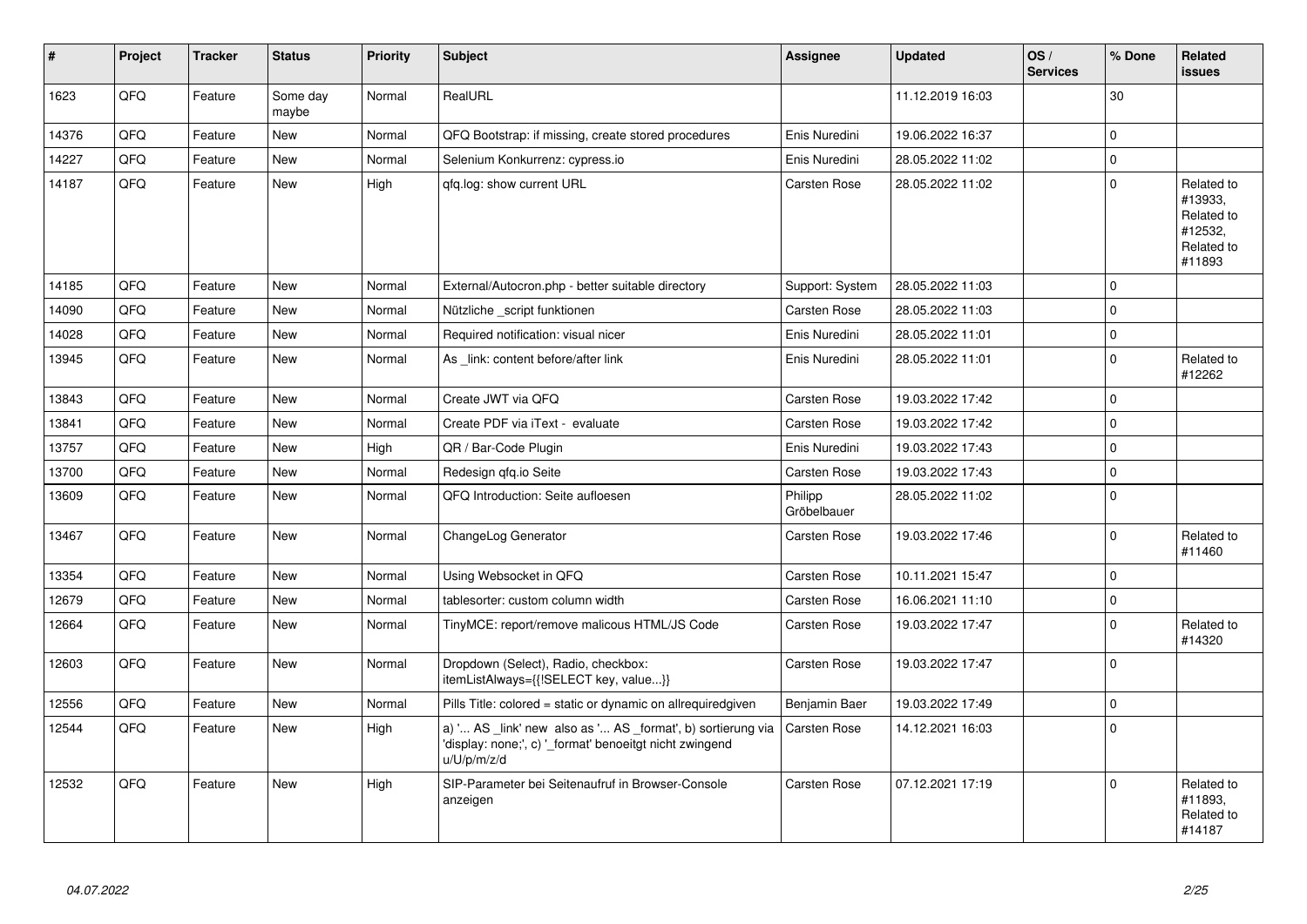| #     | Project | <b>Tracker</b> | <b>Status</b> | <b>Priority</b> | <b>Subject</b>                                                                                                 | Assignee            | <b>Updated</b>   | OS/<br><b>Services</b> | % Done      | Related<br>issues                                                     |
|-------|---------|----------------|---------------|-----------------|----------------------------------------------------------------------------------------------------------------|---------------------|------------------|------------------------|-------------|-----------------------------------------------------------------------|
| 12490 | QFQ     | Feature        | <b>New</b>    | Normal          | Loading Plugins in QFQ - see what tinymce does. (lazy<br>loading)                                              | Benjamin Baer       | 08.06.2022 10:37 |                        | $\Omega$    | Related to<br>#12611.<br>Related to<br>#10013,<br>Related to<br>#7732 |
| 12480 | QFQ     | Feature        | <b>New</b>    | Normal          | If QFQ upgrade is running, block further request                                                               | <b>Carsten Rose</b> | 03.05.2021 20:45 |                        | $\mathbf 0$ |                                                                       |
| 12477 | QFQ     | Feature        | New           | Normal          | Support for refactoring: Form, FormElement, diverse<br>Tabellen/Spalten, tt-content Records                    | <b>Carsten Rose</b> | 03.05.2021 20:45 |                        | $\mathbf 0$ |                                                                       |
| 12476 | QFQ     | Feature        | <b>New</b>    | Normal          | clearMe: a) should trigger 'dirty', b) sticky on textarea resize                                               | Benjamin Baer       | 04.01.2022 08:40 |                        | $\mathbf 0$ | Related to<br>#9528                                                   |
| 12474 | QFQ     | Feature        | <b>New</b>    | Normal          | Check BaseConfigURL if it is given and the the last char is '/'                                                | Carsten Rose        | 03.05.2021 20:45 |                        | $\mathbf 0$ |                                                                       |
| 12465 | QFQ     | Feature        | New           | Normal          | QFQ Function: use in FE to fill StoreRecord                                                                    | Carsten Rose        | 05.05.2021 21:58 |                        | 0           |                                                                       |
| 12413 | QFQ     | Feature        | New           | Normal          | STORE_TYPO3: enhance for {{be_users.email:T}},<br>{{fe_users.email:T}}                                         | Carsten Rose        | 03.05.2021 20:45 |                        | $\mathbf 0$ | Related to<br>#12412,<br>Related to<br>#10012                         |
| 12412 | QFQ     | Feature        | <b>New</b>    | Normal          | Action/Escape qualifier 'e' (empty), '0': if given, an empty<br>string (or '0') will be treated as 'not found' | Carsten Rose        | 08.05.2021 09:40 |                        | $\Omega$    | Related to<br>#12413,<br>Related to<br>#10012                         |
| 12400 | QFQ     | Feature        | New           | Normal          | Tutorial ist in QFQ Doku, Wird in der Suche gefunden, es<br>gibt aber kein Menupunkt - Inhalt ueberpruefen     | Carsten Rose        | 03.05.2021 20:45 |                        | $\Omega$    |                                                                       |
| 12330 | QFQ     | Feature        | New           | Normal          | Copy to input field / text area / TinyMCE                                                                      | Carsten Rose        | 07.04.2021 09:01 |                        | $\mathbf 0$ |                                                                       |
| 12269 | QFQ     | Feature        | New           | Normal          | 2FA - Login                                                                                                    | <b>Carsten Rose</b> | 03.05.2021 20:45 |                        | $\mathbf 0$ |                                                                       |
| 12186 | QFQ     | Feature        | New           | High            | TinyMCE Config für Objekte                                                                                     | <b>Carsten Rose</b> | 07.12.2021 17:19 |                        | $\mathbf 0$ | <b>Blocks</b><br>#12632                                               |
| 12163 | QFQ     | Feature        | <b>New</b>    | Normal          | Checkbox: table wrap                                                                                           | Carsten Rose        | 03.05.2021 20:51 |                        | 0           |                                                                       |
| 12162 | QFQ     | Feature        | <b>New</b>    | Normal          | FE.type=sendmail: personalized mailing (several mails) via<br>template                                         | Carsten Rose        | 03.05.2021 20:45 |                        | $\Omega$    |                                                                       |
| 12156 | QFQ     | Feature        | <b>New</b>    | Normal          | Form: Optional disable 'leave page'                                                                            |                     | 03.05.2021 20:45 |                        | 0           |                                                                       |
| 12146 | QFQ     | Feature        | <b>New</b>    | Normal          | Autocron Job: Anzeigen wann der naechste Job ausgefuehrt<br>wird, resp das er nicht ausgefuehrt wird           | <b>Carsten Rose</b> | 15.03.2021 15:23 |                        | $\mathbf 0$ |                                                                       |
| 12135 | QFQ     | Feature        | New           | Normal          | Subrecord: Notiz                                                                                               |                     | 24.04.2021 16:58 |                        | $\mathsf 0$ |                                                                       |
| 12119 | QFQ     | Feature        | New           | Normal          | AS paged: error message missing if there ist no 'r' argument.                                                  | <b>Carsten Rose</b> | 03.05.2021 20:51 |                        | 0           |                                                                       |
| 12109 | QFQ     | Feature        | New           | Normal          | Donwload Link: Plain, SIP, Persistent Link, Peristent SIP -<br>new notation                                    | Carsten Rose        | 03.05.2021 20:45 |                        | $\mathbf 0$ | Related to<br>#12085                                                  |
| 12039 | QFQ     | Feature        | New           | Normal          | Missing htmlSpecialChar() in pre processing on form submit                                                     |                     | 18.02.2021 00:09 |                        | 0           | Related to<br>#14320                                                  |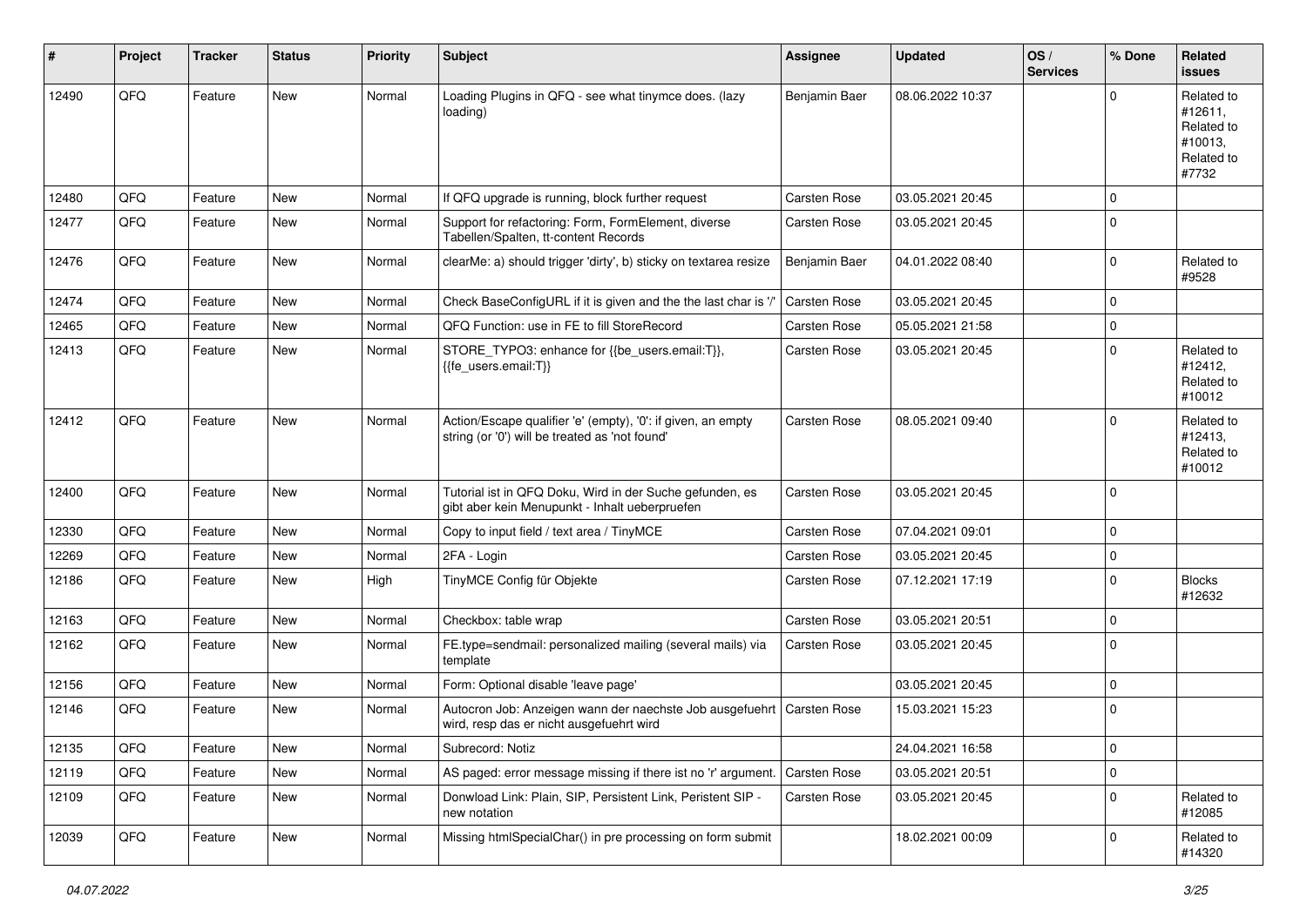| #     | Project | <b>Tracker</b> | <b>Status</b> | <b>Priority</b> | Subject                                                                                              | <b>Assignee</b>                                        | <b>Updated</b>      | OS/<br><b>Services</b> | % Done      | Related<br><b>issues</b>                      |                      |
|-------|---------|----------------|---------------|-----------------|------------------------------------------------------------------------------------------------------|--------------------------------------------------------|---------------------|------------------------|-------------|-----------------------------------------------|----------------------|
| 12038 | QFQ     | Feature        | New           | Normal          | a) STORE_VAR: filenameOnlyStripUniq, b) SP:<br>QSTRIPUNIQ()                                          |                                                        | 17.02.2021 23:55    |                        | $\mathbf 0$ |                                               |                      |
| 12024 | QFQ     | Feature        | New           | Normal          | Excel Export: text columns by default decode<br>htmlspeciachar()                                     | <b>Carsten Rose</b>                                    | 17.02.2021 23:55    |                        | $\Omega$    | Related to<br>#12022                          |                      |
| 12023 | QFQ     | Feature        | <b>New</b>    | Normal          | MySQL Stored Precdure: QDECODESPECIALCHAR()                                                          | <b>Carsten Rose</b>                                    | 16.02.2021 11:16    |                        | $\Omega$    | Related to<br>#12022                          |                      |
| 11955 | QFQ     | Feature        | New           | Normal          | subrecord: new title option to set <th> attributes - e.g. to<br/>customize tablesorter options.</th> | attributes - e.g. to<br>customize tablesorter options. | <b>Carsten Rose</b> | 03.05.2021 20:47       |             | $\mathbf 0$                                   | Related to<br>#11775 |
| 11893 | QFQ     | Feature        | <b>New</b>    | High            | Broken SIP: a) only report one time, b) only report in main<br>column                                | Carsten Rose                                           | 12.05.2021 12:13    |                        | $\mathbf 0$ | Related to<br>#12532,<br>Related to<br>#14187 |                      |
| 11892 | QFQ     | Feature        | New           | Normal          | tablesorter: columns with links are hard to order - new<br>qualifier 'Y: <ord>'</ord>                | Enis Nuredini                                          | 23.03.2022 09:22    |                        | $\mathbf 0$ |                                               |                      |
| 11850 | QFQ     | Feature        | New           | Urgent          | Wizard Form: basierend auf einer Tabelle eine Form<br>anlegen.                                       |                                                        | 03.05.2021 21:12    |                        | $\mathbf 0$ | <b>Blocked by</b><br>#8082                    |                      |
| 11775 | QFQ     | Feature        | <b>New</b>    | Normal          | Subrecord Tooltip pro Feld                                                                           | Carsten Rose                                           | 18.12.2020 15:22    |                        | $\mathbf 0$ | Related to<br>#11955                          |                      |
| 11747 | QFQ     | Feature        | New           | Normal          | Maintenance Page with Redirect                                                                       | <b>Carsten Rose</b>                                    | 03.05.2021 20:47    |                        | $\mathbf 0$ | Related to<br>#11741                          |                      |
| 11716 | QFQ     | Feature        | <b>New</b>    | Normal          | Form an beliebiger Stelle im Report anzeigen                                                         |                                                        | 09.12.2020 09:47    |                        | 0           |                                               |                      |
| 11702 | QFQ     | Feature        | <b>New</b>    | Normal          | HTML Special Char makes no sense for 'allbut' if '&' is<br>forbidden                                 | Carsten Rose                                           | 07.12.2021 16:35    |                        | $\Omega$    | Related to<br>#5112,<br>Related to<br>#14320  |                      |
| 11535 | QFQ     | Feature        | <b>New</b>    | Normal          | Ability to create SQL columns in frontend QFQ forms                                                  |                                                        | 17.11.2020 12:11    |                        | $\mathbf 0$ |                                               |                      |
| 11534 | QFQ     | Feature        | <b>New</b>    | Normal          | Report: Action on selected rows - Table batchprocessing<br>feature                                   |                                                        | 18.11.2020 08:15    |                        | 0           |                                               |                      |
| 11523 | QFQ     | Feature        | New           | Normal          | Mit dynamic Update erkennen, ob Upload gemacht wurde                                                 | Carsten Rose                                           | 13.11.2020 15:07    |                        | $\mathbf 0$ | Related to<br>#9533                           |                      |
| 11516 | QFQ     | Feature        | <b>New</b>    | Normal          | Multi Page Form (Previous/Next Buttons)                                                              | Carsten Rose                                           | 16.03.2021 17:52    |                        | $\mathbf 0$ |                                               |                      |
| 11504 | QFQ     | Feature        | New           | Normal          | Dynamic Update: Button text update for 'Save',' Close' &<br>'Delete'                                 | <b>Carsten Rose</b>                                    | 12.11.2020 23:44    |                        | 0           |                                               |                      |
| 11460 | QFQ     | Feature        | New           | Normal          | Easier creation of changelog: gitchangelog                                                           | <b>Carsten Rose</b>                                    | 12.06.2021 10:20    |                        | 0           | Related to<br>#13467                          |                      |
| 11080 | QFQ     | Feature        | New           | Normal          | Send MQTT messages                                                                                   | Carsten Rose                                           | 29.08.2020 19:49    |                        | $\mathbf 0$ |                                               |                      |
| 10996 | QFQ     | Feature        | New           | Normal          | Download video via sip: no seek                                                                      | Carsten Rose                                           | 12.08.2020 14:18    |                        | $\mathbf 0$ |                                               |                      |
| 10979 | QFQ     | Feature        | New           | Normal          | Ajax Calls an API - dataReport                                                                       | Carsten Rose                                           | 11.05.2022 12:15    |                        | 0           |                                               |                      |
| 10976 | QFQ     | Feature        | New           | Normal          | Excel Export Verbesserungen                                                                          | Carsten Rose                                           | 06.08.2020 10:56    |                        | $\pmb{0}$   |                                               |                      |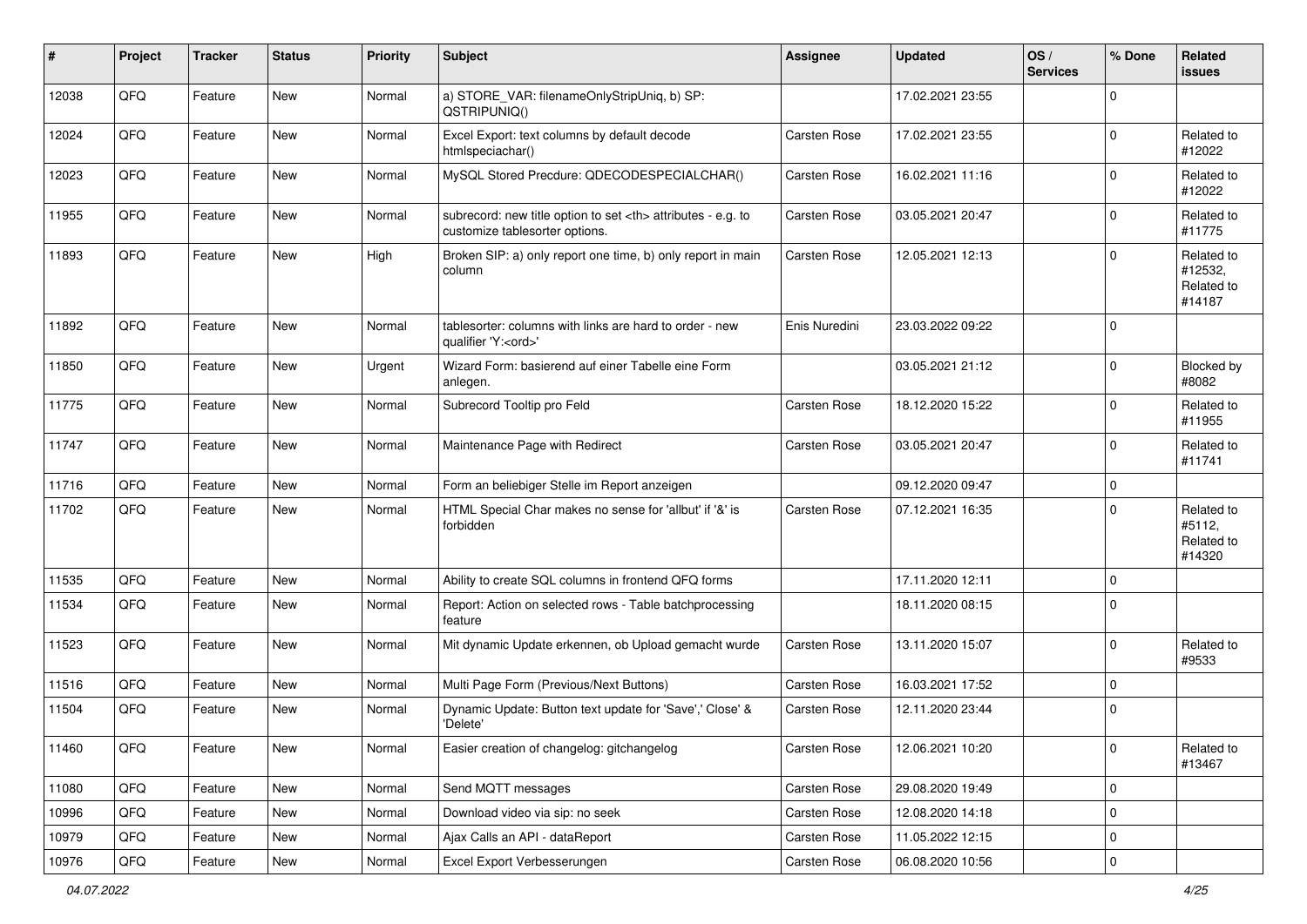| $\vert$ # | Project | <b>Tracker</b> | <b>Status</b> | <b>Priority</b> | <b>Subject</b>                                                                                                                        | Assignee            | <b>Updated</b>   | OS/<br><b>Services</b> | % Done              | Related<br><b>issues</b>                                             |
|-----------|---------|----------------|---------------|-----------------|---------------------------------------------------------------------------------------------------------------------------------------|---------------------|------------------|------------------------|---------------------|----------------------------------------------------------------------|
| 10874     | QFQ     | Feature        | <b>New</b>    | Normal          | Erstellen eines Foreign Keys in der Tabelle "FormElement"                                                                             |                     | 13.07.2020 10:11 |                        | $\mathbf 0$         |                                                                      |
| 10819     | QFQ     | Feature        | <b>New</b>    | Normal          | Persistent SIP - second try                                                                                                           | <b>Carsten Rose</b> | 29.06.2020 23:02 |                        | $\mathbf{0}$        | Related to<br>#6261                                                  |
| 10763     | QFQ     | Feature        | New           | Normal          | form accessed and submitted despite logout?                                                                                           |                     | 16.06.2020 11:43 |                        | $\Omega$            |                                                                      |
| 10714     | QFQ     | Feature        | <b>New</b>    | Normal          | multi Table Form                                                                                                                      | <b>Carsten Rose</b> | 16.03.2021 18:44 |                        | $\Omega$            |                                                                      |
| 10593     | QFQ     | Feature        | New           | Normal          | label2: text behind input element                                                                                                     | <b>Carsten Rose</b> | 16.05.2020 10:57 |                        | $\mathbf 0$         |                                                                      |
| 10463     | QFQ     | Feature        | New           | Normal          | Report_link: expliztes setzen von HTML Tags (Bedarf fuer<br>'data-selenium' & 'id')                                                   | Enis Nuredini       | 23.03.2022 09:23 |                        | $\mathbf 0$         | Related to<br>#7648                                                  |
| 10384     | QFQ     | Feature        | New           | Normal          | Parameter Exchange QFQ Instances                                                                                                      |                     | 07.05.2020 09:38 |                        | $\mathbf 0$         |                                                                      |
| 10345     | QFQ     | Feature        | New           | Normal          | Templates - Patterns QFQ Style                                                                                                        |                     | 03.05.2021 21:01 |                        | $\mathbf 0$         | Related to<br>#10713                                                 |
| 10119     | QFQ     | Feature        | New           | Normal          | Dropdown (selectlist) & TypeAhead: format and catagorize<br>list                                                                      | <b>Carsten Rose</b> | 07.05.2020 09:36 |                        | $\Omega$            |                                                                      |
| 10114     | QFQ     | Feature        | New           | High            | Symbol (Link): 'G:' (Glyphicon) replaced by 'i:' (icon)                                                                               |                     | 07.12.2021 17:19 |                        | $\Omega$            | Related to<br>#3797,<br>Related to<br>#4194                          |
| 10080     | QFQ     | Feature        | <b>New</b>    | Normal          | Popup on 'save' / 'close': configure dialog (answer<br>yes/no/cancle/)                                                                | Carsten Rose        | 28.03.2021 20:52 |                        | $\Omega$            | Is duplicate of<br>#12262                                            |
| 10014     | QFQ     | Feature        | New           | Normal          | Manual.rst: describe behaviour and process order of<br>fillStoreVar, slaveId, sqlBefore,                                              | <b>Carsten Rose</b> | 01.02.2020 22:31 |                        | $\Omega$            |                                                                      |
| 9983      | QFQ     | Feature        | <b>New</b>    | Normal          | Report Notation: new keyword 'range'                                                                                                  | <b>Carsten Rose</b> | 01.02.2020 15:55 |                        | $\mathsf{O}\xspace$ |                                                                      |
| 9927      | QFQ     | Feature        | New           | Normal          | QFQ Update: a) Update nur machen wenn BE User<br>eingeloggt ist., b) Bei Fehler genaue Meldung welcher<br>Updateschritt Probleme hat. | <b>Carsten Rose</b> | 22.01.2020 12:59 |                        | $\Omega$            |                                                                      |
| 9853      | QFQ     | Feature        | <b>New</b>    | Normal          | Check das SQL / QFQ / Mail Logfile geschrieben wird                                                                                   |                     | 09.01.2020 11:15 |                        | $\mathbf 0$         |                                                                      |
| 9811      | QFQ     | Feature        | New           | Normal          | Report: tag every n'th row                                                                                                            | <b>Carsten Rose</b> | 01.02.2020 23:22 |                        | $\mathbf 0$         |                                                                      |
| 9781      | QFQ     | Feature        | New           | Normal          | Button: CSS class to make buttons smaller                                                                                             | <b>Carsten Rose</b> | 01.02.2020 23:22 |                        | $\mathbf 0$         |                                                                      |
| 9777      | QFQ     | Feature        | New           | Normal          | Logging QFQ Variables                                                                                                                 | <b>Carsten Rose</b> | 16.12.2019 17:17 |                        | $\mathbf 0$         |                                                                      |
| 9707      | QFQ     | Feature        | New           | Normal          | SIP security: encode pageld and check pageld on decode                                                                                | <b>Carsten Rose</b> | 01.02.2020 23:22 |                        | $\mathbf 0$         |                                                                      |
| 9706      | QFQ     | Feature        | New           | Normal          | Multi File Upload (hidden template group)                                                                                             | <b>Carsten Rose</b> | 01.02.2020 23:22 |                        | $\Omega$            | Related to<br>#7521,<br>Related to<br>#5562,<br>Related to<br>#13330 |
| 9602      | QFQ     | Feature        | New           | Normal          | Form definition as JSON                                                                                                               | <b>Carsten Rose</b> | 01.02.2020 23:21 |                        | $\Omega$            | Related to<br>#9600                                                  |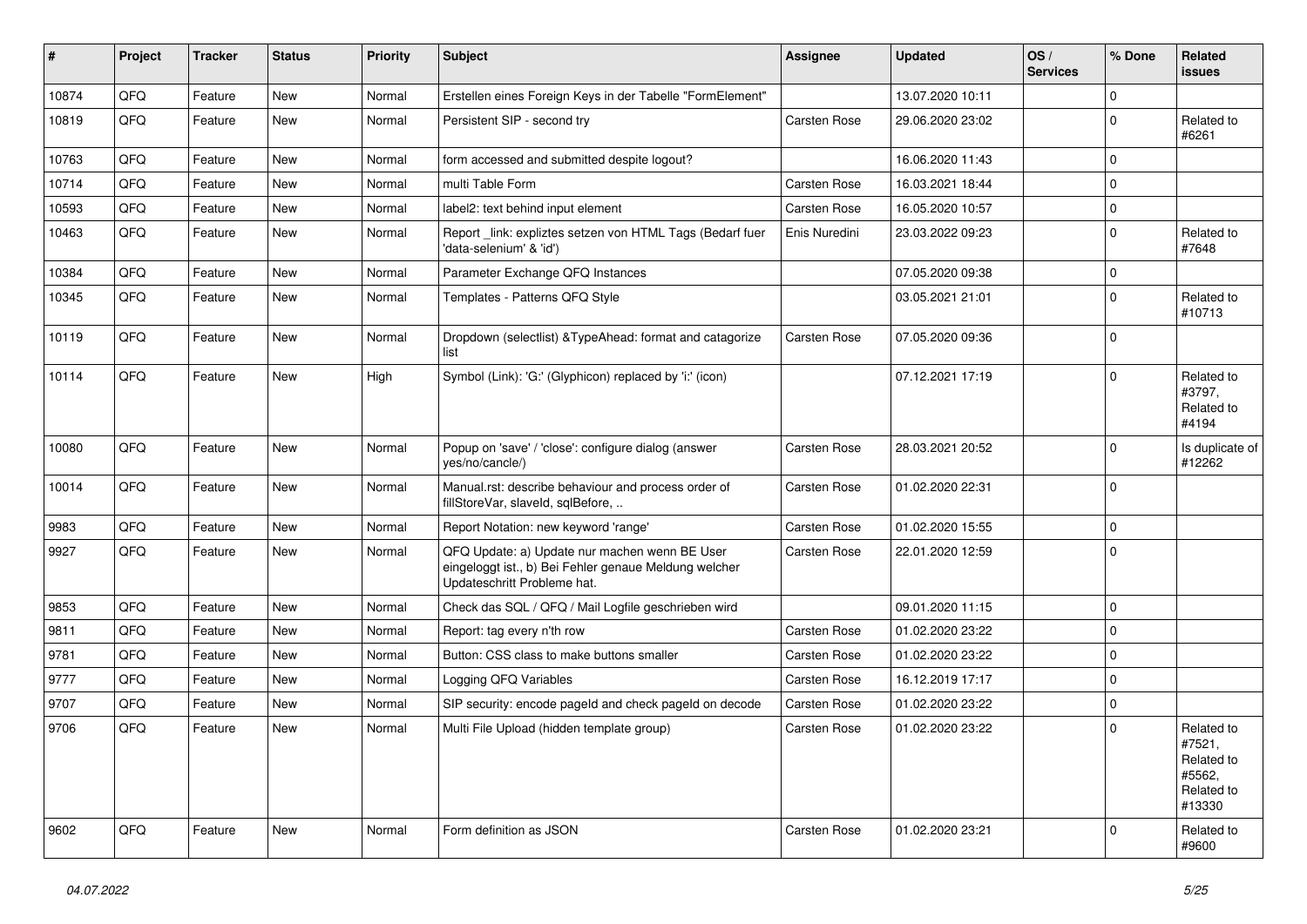| #    | Project | <b>Tracker</b> | <b>Status</b> | <b>Priority</b> | <b>Subject</b>                                                                                         | <b>Assignee</b>     | <b>Updated</b>   | OS/<br><b>Services</b> | % Done      | Related<br>issues    |
|------|---------|----------------|---------------|-----------------|--------------------------------------------------------------------------------------------------------|---------------------|------------------|------------------------|-------------|----------------------|
| 9537 | QFQ     | Feature        | New           | Normal          | FormEditor: Edit fieldset in FrontEnd                                                                  | <b>Carsten Rose</b> | 01.02.2020 23:22 |                        | $\mathbf 0$ |                      |
| 9352 | QFQ     | Feature        | New           | Normal          | FE 'Native' fire slaveld, sqlAfter, sqllns                                                             | <b>Carsten Rose</b> | 01.02.2020 23:22 |                        | 0           |                      |
| 9348 | QFQ     | Feature        | New           | Normal          | defaultThumbnailSize: pre render thumbnails                                                            | Carsten Rose        | 12.06.2021 09:05 |                        | 0           |                      |
| 9221 | QFQ     | Feature        | New           | Normal          | typeAhead: Zeichenlimite ausschalten                                                                   | <b>Carsten Rose</b> | 29.06.2022 22:36 |                        | $\mathbf 0$ |                      |
| 9208 | QFQ     | Feature        | New           | Normal          | Manage 'recent' records                                                                                | <b>Carsten Rose</b> | 01.02.2020 23:22 |                        | $\mathbf 0$ |                      |
| 9136 | QFQ     | Feature        | New           | Normal          | Create ZIP files with dynamic PDFs                                                                     | <b>Carsten Rose</b> | 01.02.2020 23:22 |                        | $\mathbf 0$ |                      |
| 9129 | QFQ     | Feature        | New           | Normal          | sqlValidate: Message as notification, not as error                                                     | <b>Carsten Rose</b> | 01.02.2020 23:22 |                        | $\mathbf 0$ | Related to<br>#9128  |
| 9128 | QFQ     | Feature        | New           | Normal          | Error Message: not replaced variables- a) replace back to<br>'{{', b) underline                        | <b>Carsten Rose</b> | 01.02.2020 23:22 |                        | $\mathbf 0$ | Related to<br>#9129  |
| 8975 | QFQ     | Feature        | New           | Normal          | Report Notation: 2.0                                                                                   | <b>Carsten Rose</b> | 01.02.2020 23:22 |                        | $\mathbf 0$ | Related to<br>#8963  |
| 8962 | QFQ     | Feature        | New           | High            | allow for form fields with identical names                                                             | <b>Carsten Rose</b> | 03.05.2021 21:14 |                        | $\mathbf 0$ |                      |
| 8806 | QFQ     | Feature        | New           | Normal          | SQL Function nl2br                                                                                     | <b>Carsten Rose</b> | 01.02.2020 23:22 |                        | 0           |                      |
| 8719 | QFQ     | Feature        | New           | Normal          | extraButtonLock: add support for 0/1                                                                   | <b>Carsten Rose</b> | 01.02.2020 23:22 |                        | 0           |                      |
| 8702 | QFQ     | Feature        | New           | Normal          | Load Record which is locked: missing user info                                                         | <b>Carsten Rose</b> | 11.12.2019 16:16 |                        | $\mathbf 0$ | Related to<br>#9789  |
| 8336 | QFQ     | Feature        | New           | Normal          | Form > modified > Close New: a) Optional disable popup, b)<br>custom text, c) mode on save: close stay | <b>Carsten Rose</b> | 01.02.2020 23:22 |                        | $\mathbf 0$ | Related to<br>#8335  |
| 8217 | QFQ     | Feature        | New           | Normal          | if-elseif-else construct                                                                               | Carsten Rose        | 16.03.2021 18:41 |                        | $\mathbf 0$ | Related to<br>#10716 |
| 8187 | QFQ     | Feature        | New           | Normal          | Subrecord: enable/hide new button - make new/edit/delete<br>customizeable.                             | <b>Carsten Rose</b> | 06.03.2021 18:44 |                        | $\mathbf 0$ | Related to<br>#11326 |
| 8089 | QFQ     | Feature        | New           | Normal          | Copy/Paste for FormElements                                                                            | <b>Carsten Rose</b> | 01.02.2020 23:22 |                        | $\mathbf 0$ |                      |
| 7924 | QFQ     | Feature        | New           | Normal          | Radio/Checkbox with Tooltip                                                                            | <b>Carsten Rose</b> | 01.02.2020 23:22 |                        | $\mathbf 0$ |                      |
| 7920 | QFQ     | Feature        | New           | Normal          | FE: Syntax Highlight, Zeinlenumbruch                                                                   | <b>Carsten Rose</b> | 01.02.2020 10:03 |                        | 0           |                      |
| 7850 | QFQ     | Feature        | New           | High            | Upload records: non 'pathFileName' column                                                              | Carsten Rose        | 03.05.2021 21:14 |                        | 0           |                      |
| 7812 | QFQ     | Feature        | New           | Normal          | FE 'Subrecord' - new option 'subrecordShowFilter',<br>'subrecordPaging'                                | Carsten Rose        | 01.02.2020 23:22 |                        | 0           |                      |
| 7683 | QFQ     | Feature        | New           | Normal          | Special column names in '{{ SELECT  AS _link }}' should<br>be detected                                 | <b>Carsten Rose</b> | 01.02.2020 23:21 |                        | 0           |                      |
| 7681 | QFQ     | Feature        | New           | Normal          | Optional switch off 'check for modified record'                                                        | Carsten Rose        | 01.02.2020 23:21 |                        | $\mathbf 0$ |                      |
| 7660 | QFQ     | Feature        | New           | Normal          | IMAP: import mails to DB, move / delete mails                                                          | Carsten Rose        | 01.02.2020 09:52 |                        | $\mathbf 0$ |                      |
| 7521 | QFQ     | Feature        | New           | Normal          | TemplateGroup: fe.type=upload                                                                          | Carsten Rose        | 01.02.2020 23:21 |                        | 0           | Related to<br>#9706  |
| 7520 | QFQ     | Feature        | New           | Normal          | QR Code:  AS _qr ( AS _link)                                                                           | Carsten Rose        | 01.02.2020 23:22 |                        | 0           |                      |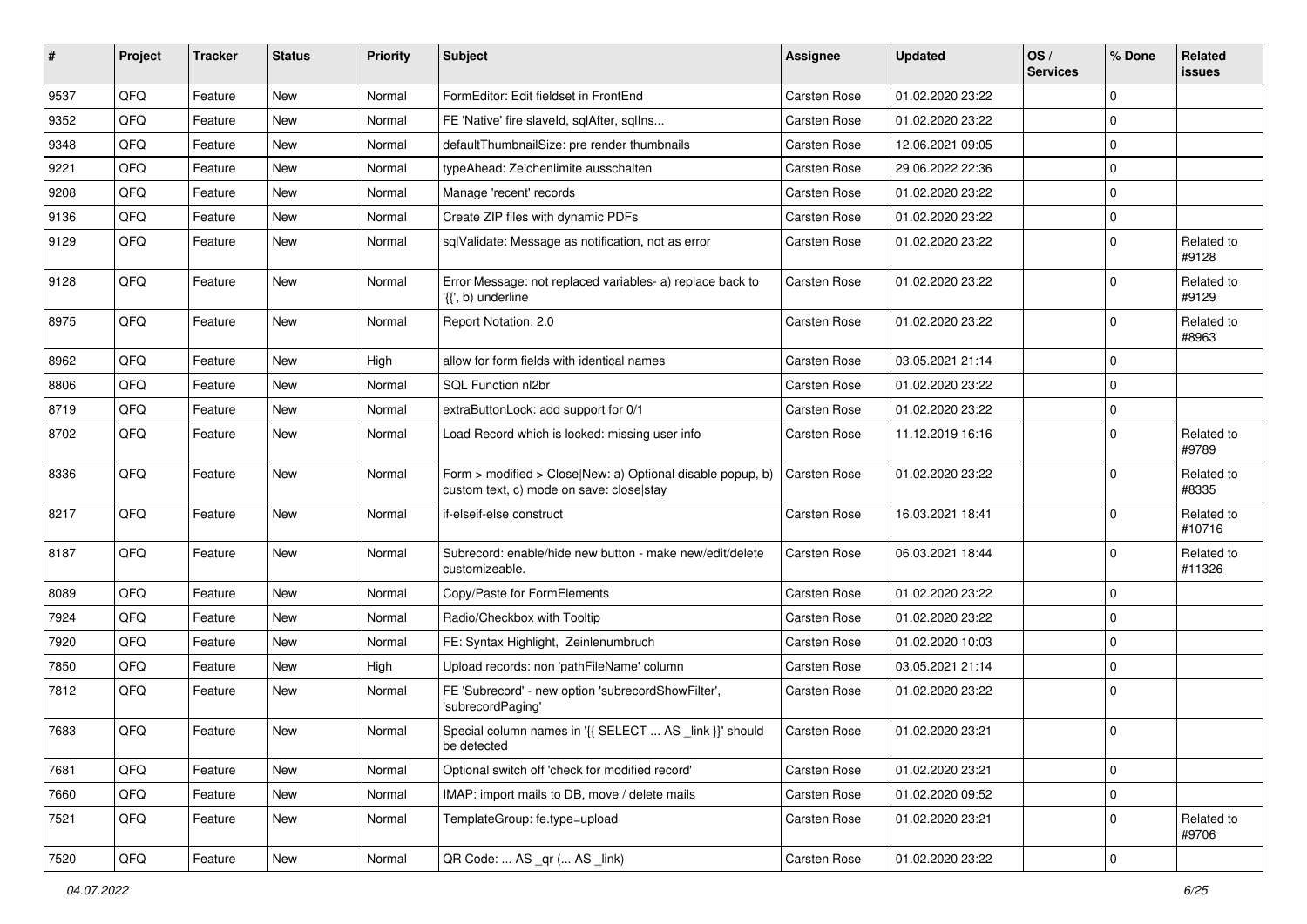| #    | Project | <b>Tracker</b> | <b>Status</b> | <b>Priority</b> | Subject                                                                                                                    | Assignee            | <b>Updated</b>   | OS/<br><b>Services</b> | % Done         | Related<br>issues                                  |
|------|---------|----------------|---------------|-----------------|----------------------------------------------------------------------------------------------------------------------------|---------------------|------------------|------------------------|----------------|----------------------------------------------------|
| 7519 | QFQ     | Feature        | <b>New</b>    | Normal          | Select: Multi                                                                                                              | <b>Carsten Rose</b> | 01.02.2020 23:22 |                        | $\mathbf 0$    |                                                    |
| 7481 | QFQ     | Feature        | New           | Normal          | Detect 'BaseUrl' automatically                                                                                             | <b>Carsten Rose</b> | 01.02.2020 23:21 |                        | 0              |                                                    |
| 7480 | QFQ     | Feature        | New           | Normal          | Record History (Undo / Redo)                                                                                               | Carsten Rose        | 11.12.2019 16:16 |                        | $\mathbf 0$    | Related to<br>#2361                                |
| 7342 | QFQ     | Feature        | New           | Normal          | add content $=$ hide this                                                                                                  | <b>Carsten Rose</b> | 01.02.2020 23:21 |                        | 0              |                                                    |
| 7280 | QFQ     | Feature        | New           | Normal          | recently used table                                                                                                        | <b>Carsten Rose</b> | 01.02.2020 23:21 |                        | $\mathbf 0$    |                                                    |
| 7239 | QFQ     | Feature        | New           | Normal          | TinyMCE: html tag whitelist                                                                                                | <b>Carsten Rose</b> | 01.02.2020 23:21 |                        | $\mathbf 0$    | Related to<br>#14320                               |
| 7175 | QFQ     | Feature        | <b>New</b>    | Normal          | Upload: md5 hash as filename                                                                                               | <b>Carsten Rose</b> | 01.02.2020 23:21 |                        | $\mathbf 0$    |                                                    |
| 7119 | QFQ     | Feature        | New           | Normal          | Upload: scaleDownWidth, scaleDownHeight                                                                                    | <b>Carsten Rose</b> | 01.02.2020 23:21 |                        | 0              |                                                    |
| 7109 | QFQ     | Feature        | New           | Normal          | Dynamic Updates: row/element hide                                                                                          | Carsten Rose        | 01.02.2020 23:22 |                        | $\mathbf 0$    | Has duplicate<br>#4081                             |
| 7102 | QFQ     | Feature        | <b>New</b>    | Normal          | Comment sign in report: '#' and '--'                                                                                       | <b>Carsten Rose</b> | 01.02.2020 23:21 |                        | 0              |                                                    |
| 7099 | QFQ     | Feature        | New           | Normal          | Redesign FormEditor                                                                                                        | <b>Carsten Rose</b> | 01.02.2020 23:21 |                        | 0              |                                                    |
| 6855 | QFQ     | Feature        | New           | Normal          | With {{feUser:U}}!={{feUser:T}}: Save / Delete: only possible<br>with {{feUserSave:U}}='yes' and '{{feUserDelete:U}}='yes' | <b>Carsten Rose</b> | 01.02.2020 23:21 |                        | $\mathbf 0$    |                                                    |
| 6765 | QFQ     | Feature        | <b>New</b>    | Normal          | Moeglichkeit via QFQ eigene Logs zu schreiben                                                                              | Carsten Rose        | 01.02.2020 23:21 |                        | $\mathbf 0$    |                                                    |
| 6723 | QFQ     | Feature        | New           | Normal          | Report QFQ Installation and Version                                                                                        | <b>Carsten Rose</b> | 12.06.2021 09:07 |                        | 0              |                                                    |
| 6602 | QFQ     | Feature        | New           | Normal          | Formlet: in Report auf Mausklick ein mini-form oeffnen                                                                     | Carsten Rose        | 11.12.2019 16:16 |                        | $\mathbf 0$    |                                                    |
| 6594 | QFQ     | Feature        | <b>New</b>    | Normal          | Excel: on download, check if there is a valid sip                                                                          | Carsten Rose        | 01.02.2020 23:21 |                        | $\mathbf 0$    |                                                    |
| 6437 | QFQ     | Feature        | New           | Normal          | Neuer Mode Button bei FormElementen                                                                                        | <b>Carsten Rose</b> | 01.02.2020 23:21 |                        | 0              | Related to<br>#9668,<br><b>Blocked by</b><br>#9678 |
| 6292 | QFQ     | Feature        | New           | Normal          | Download: File speichern mit Hash aber original Filename in<br>der Datenbank vermerken fuer Downloads                      | Carsten Rose        | 01.02.2020 23:21 |                        | $\mathbf 0$    |                                                    |
| 6289 | QFQ     | Feature        | <b>New</b>    | Normal          | Form: Log                                                                                                                  | Carsten Rose        | 01.02.2020 23:21 |                        | $\mathbf 0$    |                                                    |
| 6261 | QFQ     | Feature        | <b>New</b>    | Normal          | Persistent SIP                                                                                                             | Carsten Rose        | 12.06.2021 09:07 |                        | $\Omega$       | Related to<br>#10819                               |
| 5782 | QFQ     | Feature        | <b>New</b>    | Normal          | NextCloud API                                                                                                              | <b>Carsten Rose</b> | 01.02.2020 10:02 |                        | 0              |                                                    |
| 5715 | QFQ     | Feature        | New           | High            | PDF Caching                                                                                                                | <b>Carsten Rose</b> | 03.05.2021 21:14 |                        | 0              | Related to<br>#5851,<br>Related to<br>#6357        |
| 5345 | QFQ     | Feature        | New           | Normal          | Report: UPDATE / INSERT / DELETE statements should<br>trigger subqueries, depending on the result.                         | Carsten Rose        | 27.05.2020 16:11 |                        | $\mathbf 0$    |                                                    |
| 5131 | QFO     | Feature        | New           | Normal          | Activate Spin Gear ('wait/busy' indicator) via LINK attribute                                                              | Carsten Rose        | 01.02.2020 23:21 |                        | $\overline{0}$ |                                                    |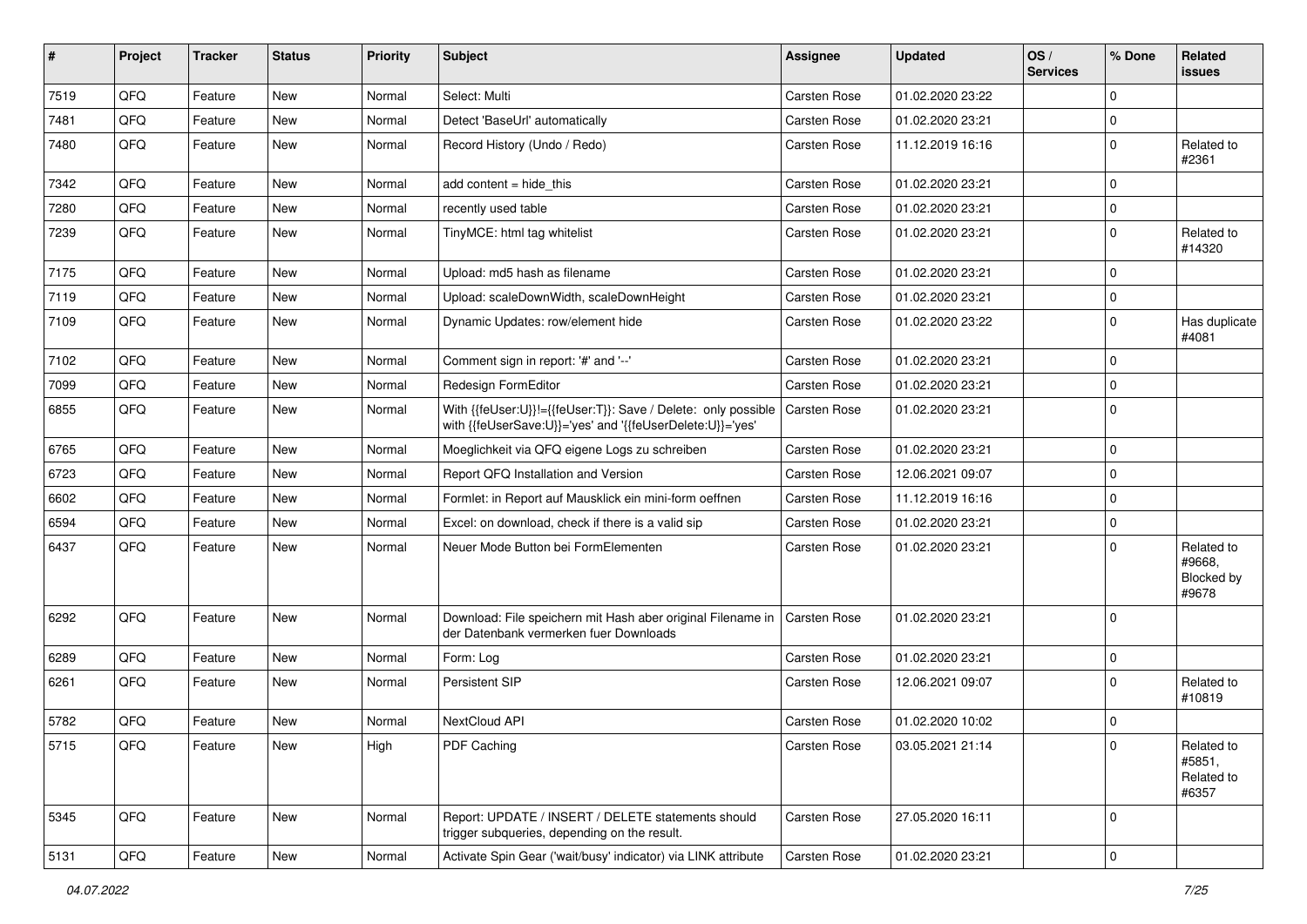| $\vert$ # | Project | <b>Tracker</b> | <b>Status</b> | <b>Priority</b> | <b>Subject</b>                                                                                         | <b>Assignee</b>     | <b>Updated</b>   | OS/<br><b>Services</b> | % Done      | Related<br><b>issues</b>                     |
|-----------|---------|----------------|---------------|-----------------|--------------------------------------------------------------------------------------------------------|---------------------|------------------|------------------------|-------------|----------------------------------------------|
| 4413      | QFQ     | Feature        | <b>New</b>    | Normal          | fieldset: show/hidden, modeSql, dynamicUpdate                                                          | <b>Carsten Rose</b> | 09.02.2022 15:19 |                        | $\mathbf 0$ |                                              |
| 4250      | QFQ     | Feature        | <b>New</b>    | Normal          | AutoCron in QFQ via PHP                                                                                | Carsten Rose        | 01.02.2020 23:21 |                        | $\mathbf 0$ | Related to<br>#3292,<br>Related to<br>#3291  |
| 4082      | QFQ     | Feature        | <b>New</b>    | Normal          | Dynamic Update: modeSql - useful default                                                               | <b>Carsten Rose</b> | 01.02.2020 23:22 |                        | $\mathbf 0$ |                                              |
| 4050      | QFQ     | Feature        | <b>New</b>    | Normal          | sql.log: 1) FormElement ID which causes a specific action,<br>2) Result in the same row.               | <b>Carsten Rose</b> | 15.04.2020 11:35 |                        | $\Omega$    | Related to<br>#5458                          |
| 4023      | QFQ     | Feature        | New           | Normal          | prepared statements - FE action: salveld, sqlInsert,<br>sqlUpdate, sqlDelete, sqlBefore, sqlAfter      | <b>Carsten Rose</b> | 11.12.2019 16:15 |                        | $\mathbf 0$ |                                              |
| 4018      | QFQ     | Feature        | <b>New</b>    | Normal          | typeahead: long query parameter / answer triggers 'Attack<br>detected' and purges current SIP storage. | Carsten Rose        | 29.06.2022 22:46 |                        | $\Omega$    | Related to<br>#9077                          |
| 3864      | QFQ     | Feature        | <b>New</b>    | Normal          | Encrypt / decrypt field                                                                                | Enis Nuredini       | 30.06.2022 16:29 |                        | $\mathbf 0$ |                                              |
| 3727      | QFQ     | Feature        | <b>New</b>    | High            | Security: Session Hijacking erschweren                                                                 | <b>Carsten Rose</b> | 03.05.2021 21:14 |                        | $\mathbf 0$ |                                              |
| 3504      | QFQ     | Feature        | <b>New</b>    | Normal          | Logging: welche Action FEs werden wann wie ausgefuehrt                                                 | <b>Carsten Rose</b> | 01.02.2020 23:21 |                        | $\mathbf 0$ | Related to<br>#5458.<br>Related to<br>#4092  |
| 3432      | QFQ     | Feature        | <b>New</b>    | Normal          | subrecord: dynamicUpdate                                                                               | <b>Carsten Rose</b> | 11.06.2020 21:10 |                        | $\Omega$    | Related to<br>#5691                          |
| 2361      | QFQ     | Feature        | New           | Normal          | Logging wer/wann/wo welches Formular aufgerufen hat                                                    | <b>Carsten Rose</b> | 11.12.2019 16:15 |                        | $\mathbf 0$ | Related to<br>#4432,<br>Related to<br>#7480  |
| 14377     | QFQ     | Bug            | <b>New</b>    | Normal          | Documentation > General Tips: white page after migration                                               | Enis Nuredini       | 19.06.2022 16:37 |                        | $\Omega$    |                                              |
| 14322     | QFQ     | Bug            | <b>New</b>    | Normal          | Form Load: by default no scroll (save & close should be<br>visible)                                    | Enis Nuredini       | 15.06.2022 14:12 |                        | $\Omega$    | Related to<br>#14321,<br>Related to<br>#6232 |
| 14305     | QFQ     | Bug            | <b>New</b>    | Normal          | Inline Report editing does not create history entries                                                  | <b>Carsten Rose</b> | 10.06.2022 11:55 |                        | $\mathbf 0$ |                                              |
| 14304     | QFQ     | Bug            | <b>New</b>    | Normal          | table sorter view safer does not work                                                                  | Carsten Rose        | 10.06.2022 11:49 |                        | $\mathbf 0$ |                                              |
| 14245     | QFQ     | Bug            | <b>New</b>    | Normal          | Form Save Btn bleibt disabled wenn Datumsfeld über<br>Datepicker geändert                              | Enis Nuredini       | 27.05.2022 13:45 |                        | $\mathbf 0$ | Related to<br>#13689                         |
| 14233     | QFQ     | Bug            | New           | Normal          | AS_link: question - HTML is not rendered                                                               | Carsten Rose        | 28.05.2022 11:02 |                        | $\Omega$    |                                              |
| 14091     | QFQ     | <b>Bug</b>     | New           | Normal          | inconsistent template path for twig                                                                    | Carsten Rose        | 19.04.2022 18:36 |                        | $\mathbf 0$ |                                              |
| 14077     | QFQ     | <b>Bug</b>     | <b>New</b>    | Normal          | As _link: Attribute 'class' missing by r:1 and r:3 - but should<br>set                                 | <b>Carsten Rose</b> | 28.05.2022 11:02 |                        | $\Omega$    | Related to<br>#5342.<br>Related to<br>#4343  |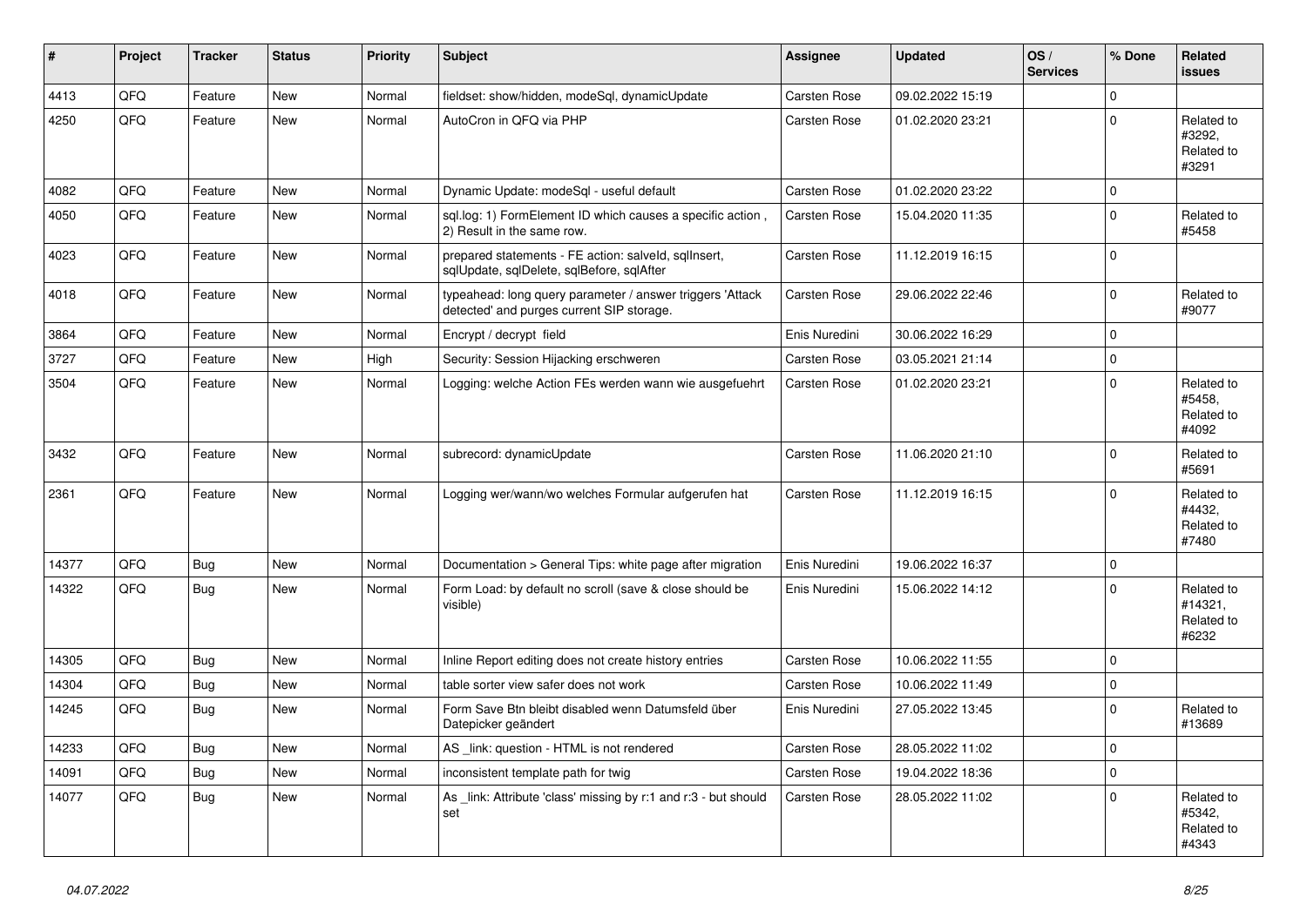| #     | Project | <b>Tracker</b> | <b>Status</b> | <b>Priority</b> | Subject                                                                                                                                             | <b>Assignee</b>     | <b>Updated</b>   | OS/<br><b>Services</b> | % Done       | Related<br>issues                                |
|-------|---------|----------------|---------------|-----------------|-----------------------------------------------------------------------------------------------------------------------------------------------------|---------------------|------------------|------------------------|--------------|--------------------------------------------------|
| 13716 | QFQ     | <b>Bug</b>     | <b>New</b>    | High            | Firefox ask to store username/password                                                                                                              | Enis Nuredini       | 30.05.2022 09:31 |                        | $\mathbf 0$  | Related to<br>#13827                             |
| 13706 | QFQ     | <b>Bug</b>     | New           | Normal          | Wrong CheckType in FieldElement LastStatus of Form Cron                                                                                             | <b>Carsten Rose</b> | 21.01.2022 18:20 |                        | 0            |                                                  |
| 13689 | QFQ     | <b>Bug</b>     | New           | Normal          | Enter auf Eingabefeld mit ungültigem Wert führt zu blurry<br>Seite                                                                                  | Enis Nuredini       | 28.05.2022 10:53 |                        | $\mathbf 0$  | Related to<br>#14245, Has<br>duplicate<br>#11891 |
| 13659 | QFQ     | <b>Bug</b>     | New           | Normal          | wrong sanitize class applied to R-store                                                                                                             | Carsten Rose        | 15.01.2022 14:23 |                        | $\mathbf 0$  |                                                  |
| 13647 | QFQ     | <b>Bug</b>     | New           | Normal          | Autofocus funktioniert nicht auf Chrome                                                                                                             | Benjamin Baer       | 19.03.2022 17:44 |                        | $\mathbf 0$  |                                                  |
| 13592 | QFQ     | Bug            | New           | Normal          | QFQ Build Queue: das vergeben von Tags klappt nicht. Es<br>werden keine Releases gebaut.                                                            | Carsten Rose        | 19.03.2022 17:45 |                        | $\mathbf 0$  |                                                  |
| 13528 | QFQ     | <b>Bug</b>     | New           | Normal          | qfq.io > releases: es wird kein neues Release angelegt                                                                                              | Benjamin Baer       | 19.03.2022 17:46 |                        | $\mathbf 0$  |                                                  |
| 13460 | QFQ     | <b>Bug</b>     | New           | Normal          | Doc: Password set/reset  password should not processed<br>with 'html encode'                                                                        | Carsten Rose        | 19.03.2022 17:46 |                        | $\mathbf 0$  |                                                  |
| 13451 | QFQ     | <b>Bug</b>     | <b>New</b>    | Normal          | Character Counter / Max Character: Problem in Safari                                                                                                | <b>Carsten Rose</b> | 15.04.2022 17:18 |                        | $\mathbf 0$  |                                                  |
| 13332 | QFQ     | <b>Bug</b>     | New           | Normal          | Multi Form: Required Felder werden visuell nicht markiert.                                                                                          | Carsten Rose        | 19.03.2022 17:47 |                        | $\mathbf 0$  |                                                  |
| 13331 | QFQ     | <b>Bug</b>     | <b>New</b>    | Normal          | Multi Form: Clear Icon misplaced                                                                                                                    | <b>Carsten Rose</b> | 19.03.2022 17:47 |                        | $\mathbf 0$  |                                                  |
| 12989 | QFQ     | Bug            | New           | Normal          | empty string does not trigger dynamic update                                                                                                        | Enis Nuredini       | 28.05.2022 11:09 |                        | $\mathbf 0$  |                                                  |
| 12974 | QFQ     | <b>Bug</b>     | New           | High            | Sanitize Queries in Action-Elements                                                                                                                 | Carsten Rose        | 07.12.2021 17:19 |                        | $\mathbf 0$  |                                                  |
| 12716 | QFQ     | <b>Bug</b>     | <b>New</b>    | Normal          | template group: Pattern only applied to first instance                                                                                              | Carsten Rose        | 19.03.2022 17:47 |                        | $\mathbf 0$  |                                                  |
| 12714 | QFQ     | <b>Bug</b>     | New           | Normal          | Conversion of GIF to PDF broken when GIF contains Alpha.                                                                                            | Carsten Rose        | 19.03.2022 17:49 |                        | $\mathbf 0$  |                                                  |
| 12702 | QFQ     | <b>Bug</b>     | New           | High            | templateGroup: broken in multiDb Setup                                                                                                              | <b>Carsten Rose</b> | 14.12.2021 16:02 |                        | $\mathbf 0$  |                                                  |
| 12670 | QFQ     | Bug            | New           | High            | Dropdown-Menu classes können nicht mehr angegeben<br>werden                                                                                         | Carsten Rose        | 07.12.2021 17:19 |                        | $\mathbf 0$  |                                                  |
| 12581 | QFQ     | <b>Bug</b>     | New           | Normal          | Form.forward=close: Record 'new' in new browser tab ><br>save (& close) >> Form is not reloaded with new created<br>record id and stays in mode=new | Carsten Rose        | 19.03.2022 17:48 |                        | $\mathbf 0$  |                                                  |
| 12545 | QFQ     | <b>Bug</b>     | New           | Urgent          | sql.log not created / updated                                                                                                                       | Carsten Rose        | 14.12.2021 16:02 |                        | $\mathbf 0$  |                                                  |
| 12520 | QFQ     | Bug            | New           | Normal          | Switch FE User: still active even FE User session expired                                                                                           | <b>Carsten Rose</b> | 19.03.2022 17:48 |                        | $\mathbf{0}$ |                                                  |
| 12513 | QFQ     | <b>Bug</b>     | New           | High            | Implement server side check of maxlength                                                                                                            | <b>Carsten Rose</b> | 07.12.2021 17:19 |                        | $\pmb{0}$    |                                                  |
| 12512 | QFQ     | Bug            | New           | Normal          | Some MySQL Installation can't use 'stored procedures'                                                                                               | <b>Carsten Rose</b> | 19.03.2022 17:48 |                        | 0            |                                                  |
| 12468 | QFQ     | <b>Bug</b>     | New           | Urgent          | Form: update Form.title after save                                                                                                                  | Carsten Rose        | 03.05.2021 21:12 |                        | $\pmb{0}$    |                                                  |
| 12327 | QFQ     | <b>Bug</b>     | New           | Normal          | Copy to clipboard: Glyphicon can not be changed                                                                                                     | Carsten Rose        | 27.12.2021 17:59 |                        | 0            |                                                  |
| 12187 | QFQ     | <b>Bug</b>     | New           | Normal          | Trigger FormAsFile() via Report: probably problem with multi<br>DB setup                                                                            | Carsten Rose        | 20.03.2021 21:20 |                        | $\pmb{0}$    |                                                  |
| 12133 | QFQ     | Bug            | New           | Normal          | NPM, phpSpreadSheet aktualisieren                                                                                                                   | Carsten Rose        | 15.03.2021 09:04 |                        | $\pmb{0}$    |                                                  |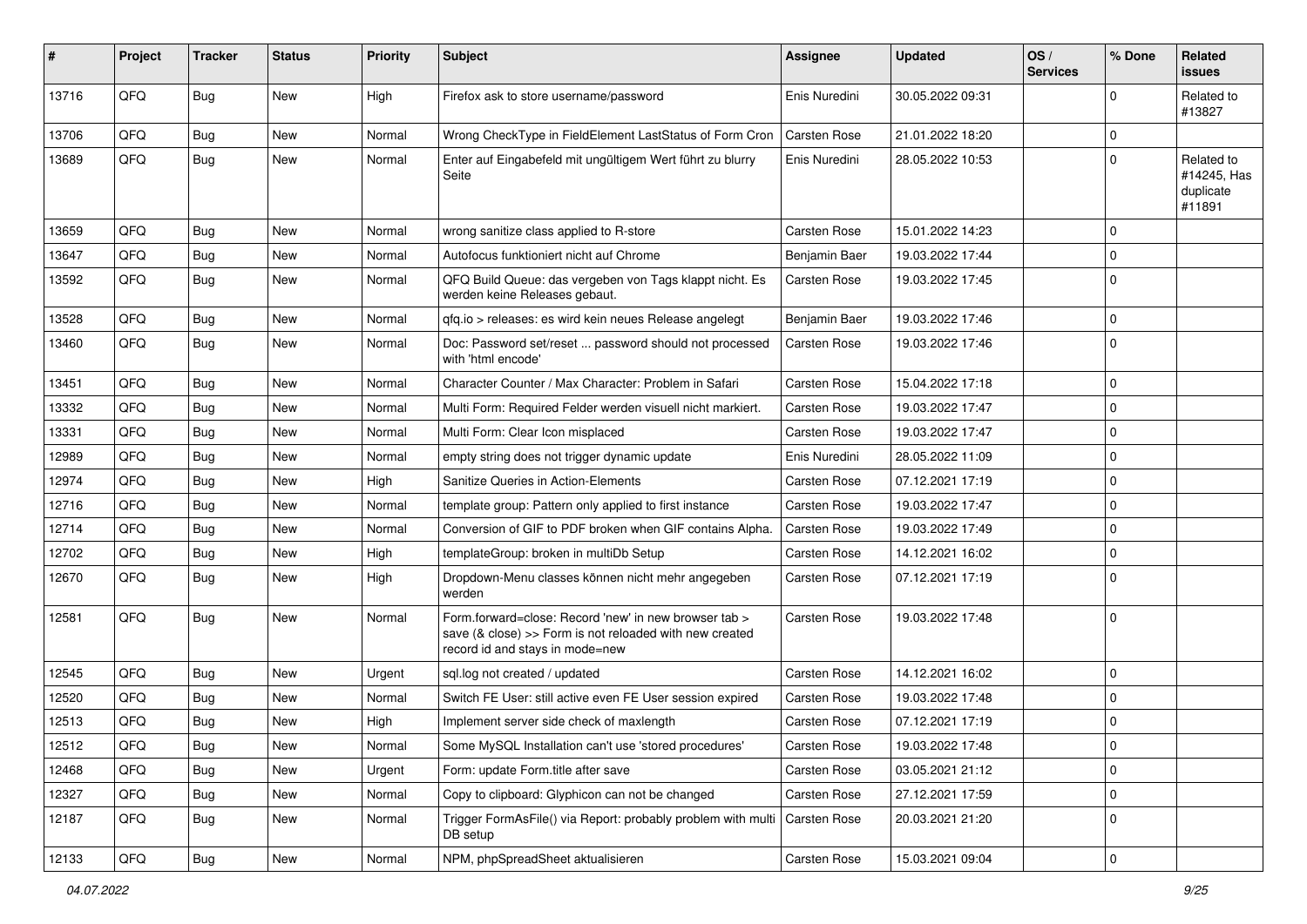| #     | Project | <b>Tracker</b> | <b>Status</b> | <b>Priority</b> | Subject                                                                             | <b>Assignee</b>     | <b>Updated</b>   | OS/<br><b>Services</b> | % Done      | Related<br>issues                                                    |
|-------|---------|----------------|---------------|-----------------|-------------------------------------------------------------------------------------|---------------------|------------------|------------------------|-------------|----------------------------------------------------------------------|
| 12066 | QFQ     | <b>Bug</b>     | New           | High            | enterAsSubmit: Forward wird nicht ausgeführt                                        | Enis Nuredini       | 29.05.2022 09:23 |                        | $\mathbf 0$ |                                                                      |
| 12045 | QFQ     | <b>Bug</b>     | New           | Normal          | templateGroup afterSave FE: Aufruf ohne<br>sqlHonorFormElements funktioniert nicht  | <b>Carsten Rose</b> | 18.02.2021 16:33 |                        | $\mathbf 0$ |                                                                      |
| 12040 | QFQ     | <b>Bug</b>     | <b>New</b>    | Normal          | FE Mode 'hidden' für zwei FEs auf einer Zeile                                       | Carsten Rose        | 18.02.2021 10:13 |                        | $\mathbf 0$ |                                                                      |
| 11752 | QFQ     | <b>Bug</b>     | New           | Normal          | checkbox renders multiple input elements with same name                             | Carsten Rose        | 17.12.2020 14:58 |                        | $\mathbf 0$ | Related to<br>#11750                                                 |
| 11715 | QFQ     | <b>Bug</b>     | New           | Normal          | acceptZeroAsRequired and requiredOffButMark do not<br>coincide                      |                     | 08.12.2020 12:13 |                        | $\mathbf 0$ |                                                                      |
| 11695 | QFQ     | <b>Bug</b>     | <b>New</b>    | Normal          | MultiForm required FE Error                                                         | Carsten Rose        | 04.12.2020 13:34 |                        | $\mathbf 0$ |                                                                      |
| 11668 | QFQ     | Bug            | New           | Normal          | Play function.sql - problem with mysql                                              | Carsten Rose        | 03.05.2021 20:48 |                        | $\mathbf 0$ |                                                                      |
| 11667 | QFQ     | <b>Bug</b>     | New           | Normal          | MySQL mariadb-server-10.3: Incorrect datetime value                                 | Carsten Rose        | 03.05.2021 20:48 |                        | $\mathbf 0$ |                                                                      |
| 11522 | QFQ     | <b>Bug</b>     | New           | Normal          | Aus/Einblenden von Reitern                                                          |                     | 13.11.2020 14:58 |                        | $\mathbf 0$ |                                                                      |
| 11239 | QFQ     | <b>Bug</b>     | New           | Normal          | Radiobutton (plain): horizontales Rendern abhängig vom<br>Datentyp in der Datenbank | Carsten Rose        | 30.09.2020 18:37 |                        | $\mathbf 0$ |                                                                      |
| 11237 | QFQ     | <b>Bug</b>     | New           | High            | Radiobutton / parameter.buttonClass= btn-default - kein dirty<br>Trigger            | Benjamin Baer       | 03.05.2021 21:12 |                        | $\mathbf 0$ | Related to<br>#10766                                                 |
| 11195 | QFQ     | <b>Bug</b>     | <b>New</b>    | Low             | Dynamic Update: Note not updated if new text is empty<br>(v20.4)                    |                     | 25.09.2020 11:14 |                        | $\mathbf 0$ |                                                                      |
| 11057 | QFQ     | Bug            | <b>New</b>    | High            | Checkboxes ohne span.checkmark im Report werden<br>ausgeblendet                     | Benjamin Baer       | 03.05.2021 21:12 |                        | $\mathbf 0$ | Related to<br>#11039                                                 |
| 10937 | QFQ     | Bug            | New           | Normal          | Fehler mit abhängigen Select- Feldern beim Positionieren                            | <b>Carsten Rose</b> | 12.11.2020 23:45 |                        | $\mathbf 0$ |                                                                      |
| 10890 | QFQ     | <b>Bug</b>     | New           | Normal          | AutoCron hangs                                                                      |                     | 20.07.2020 13:56 |                        | $\pmb{0}$   |                                                                      |
| 10766 | QFQ     | <b>Bug</b>     | New           | High            | Radiobutton / parameter.buttonClass=btn-default: dynamic<br>update                  |                     | 03.05.2021 21:12 |                        | $\mathbf 0$ | Related to<br>#11237                                                 |
| 10759 | QFQ     | <b>Bug</b>     | New           | Normal          | emptyMeansNull - Feld falsch aktualisiert                                           |                     | 12.11.2020 23:45 |                        | $\mathbf 0$ |                                                                      |
| 10704 | QFQ     | <b>Bug</b>     | New           | Normal          | wkhtml problem rendering fullCalendar.js / fabric.js >><br>successor: puppeteer     | Carsten Rose        | 12.11.2020 23:45 |                        | $\mathbf 0$ | Related to<br>#5024,<br>Related to<br>#4650,<br>Related to<br>#10715 |
| 10658 | QFQ     | Bug            | New           | Normal          | processReadOnly broken                                                              | Carsten Rose        | 27.05.2020 17:55 |                        | $\Omega$    |                                                                      |
| 10640 | QFQ     | Bug            | New           | High            | TypeAhead Tag: FE editierbar trotz readOnly                                         | <b>Carsten Rose</b> | 03.05.2021 21:12 |                        | $\mathbf 0$ | Related to<br>#7795                                                  |
| 10588 | QFQ     | Bug            | New           | Normal          | typeahed Tag: Doku anpassen                                                         | Carsten Rose        | 12.11.2020 23:45 |                        | 0           |                                                                      |
| 10508 | QFQ     | <b>Bug</b>     | New           | High            | Multi Form broken on Multi DB Instance                                              | Carsten Rose        | 03.05.2021 21:12 |                        | $\pmb{0}$   |                                                                      |
| 10506 | QFQ     | <b>Bug</b>     | New           | High            | Template Group broken on MultiDB instance                                           | Carsten Rose        | 03.05.2021 21:12 |                        | $\mathbf 0$ | Related to<br>#10505                                                 |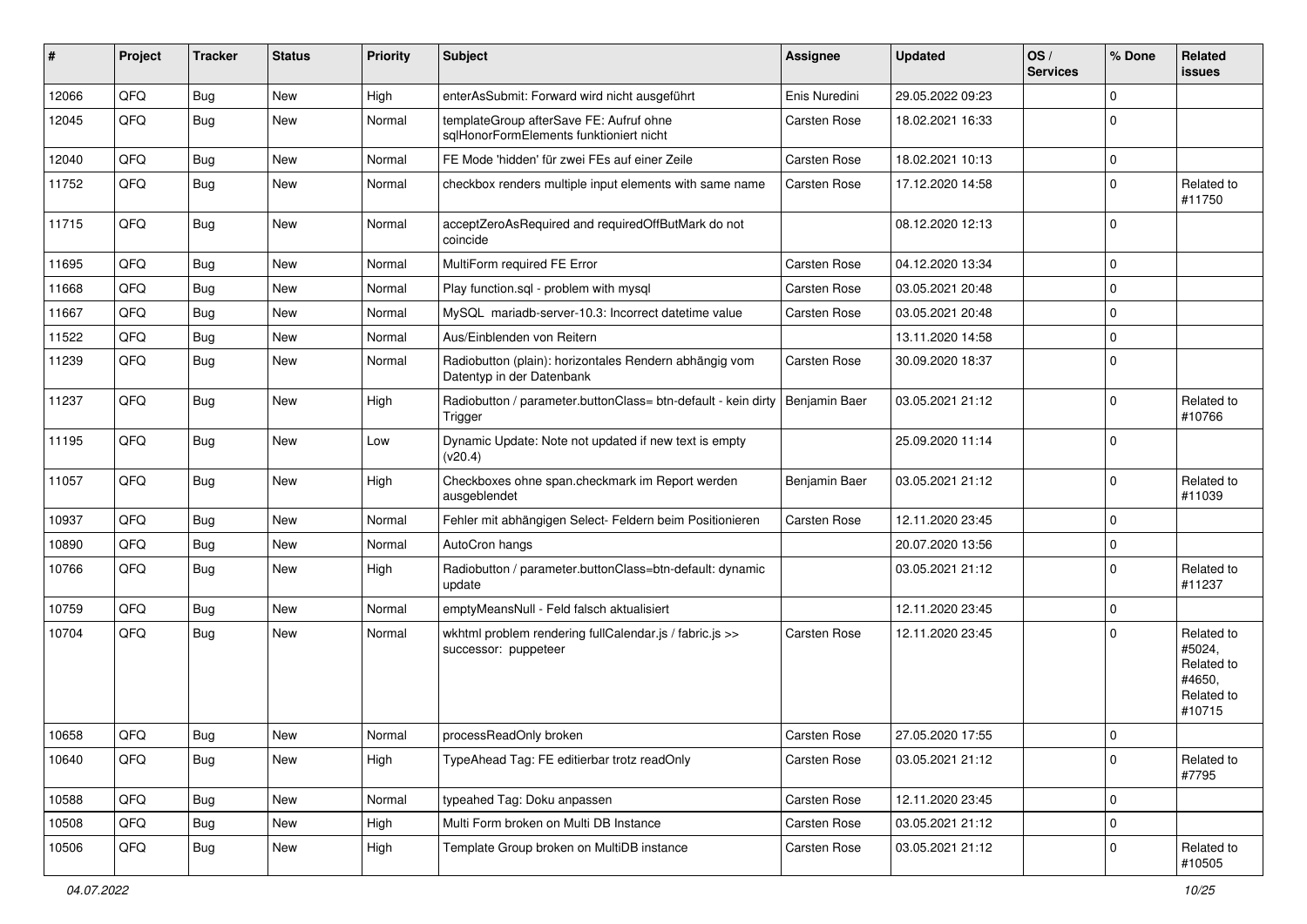| #     | Project | <b>Tracker</b> | <b>Status</b> | <b>Priority</b> | <b>Subject</b>                                                               | <b>Assignee</b>     | <b>Updated</b>   | OS/<br><b>Services</b> | % Done      | Related<br><b>issues</b>                     |
|-------|---------|----------------|---------------|-----------------|------------------------------------------------------------------------------|---------------------|------------------|------------------------|-------------|----------------------------------------------|
| 10324 | QFQ     | <b>Bug</b>     | New           | Normal          | Excel Export mit Template funktioniert nur, wenn Template<br>vor uid kommt   |                     | 30.03.2020 11:20 |                        | $\mathbf 0$ | Related to<br>#10257                         |
| 10322 | QFQ     | <b>Bug</b>     | <b>New</b>    | Normal          | FormElement / Radio: missing column 'enum' >> FE not<br>reported             | <b>Carsten Rose</b> | 07.05.2020 09:37 |                        | $\Omega$    |                                              |
| 10082 | QFQ     | <b>Bug</b>     | <b>New</b>    | Normal          | FE.type=SELECT - 'sanatize' Class                                            | Carsten Rose        | 07.05.2020 09:36 |                        | $\Omega$    | Related to<br>#10081                         |
| 10081 | QFQ     | <b>Bug</b>     | New           | High            | Stale record lock after 'forbidden' character                                | Carsten Rose        | 03.05.2021 21:12 |                        | $\mathbf 0$ | Related to<br>#10082,<br>Related to<br>#9789 |
| 9855  | QFQ     | <b>Bug</b>     | <b>New</b>    | Normal          | <b>Required Check</b>                                                        |                     | 01.02.2020 15:56 |                        | $\mathbf 0$ |                                              |
| 9783  | QFQ     | <b>Bug</b>     | New           | Normal          | Email with special characters                                                | <b>Carsten Rose</b> | 01.02.2020 23:22 |                        | $\mathbf 0$ |                                              |
| 9773  | QFQ     | <b>Bug</b>     | New           | Normal          | form.parameter.formModeGlobal=requiredOff                                    | <b>Carsten Rose</b> | 01.02.2020 15:56 |                        | $\mathbf 0$ |                                              |
| 9533  | QFQ     | <b>Bug</b>     | New           | Normal          | FE.type=upload: Check in 'beforeSave' if upload is given                     | <b>Carsten Rose</b> | 01.02.2020 23:22 |                        | $\mathbf 0$ | Related to<br>#11523                         |
| 9531  | QFQ     | <b>Bug</b>     | <b>New</b>    | High            | FE File: Dynamic Update / modeSql / required detected<br>even it not set     | <b>Carsten Rose</b> | 11.06.2021 20:32 |                        | $\Omega$    | Related to<br>#12398                         |
| 9347  | QFQ     | <b>Bug</b>     | New           | High            | FE.type=upload with dynamic show/hidden: required not<br>detected            | <b>Carsten Rose</b> | 12.06.2021 10:40 |                        | $\mathbf 0$ | Related to<br>#5305,<br>Related to<br>#12398 |
| 9317  | QFQ     | Bug            | <b>New</b>    | Normal          | FE.type=note: with dynamic show/hidden an empty label<br>causes trouble      | <b>Carsten Rose</b> | 01.02.2020 23:22 |                        | $\Omega$    |                                              |
| 9177  | QFQ     | <b>Bug</b>     | New           | Normal          | Bug? QFQ tries to save an action FE, which has real<br>existing column name  | Carsten Rose        | 01.02.2020 23:22 |                        | $\Omega$    |                                              |
| 9127  | QFQ     | <b>Bug</b>     | New           | Normal          | Error Message: change 'roll over' color - text not readable                  | Carsten Rose        | 01.02.2020 23:22 |                        | $\mathbf 0$ |                                              |
| 9077  | QFQ     | <b>Bug</b>     | New           | Normal          | typeAheadSql: report broken SQL                                              | <b>Carsten Rose</b> | 29.06.2022 22:35 |                        | $\mathbf 0$ | Related to<br>#4018                          |
| 9013  | QFQ     | <b>Bug</b>     | <b>New</b>    | Normal          | Error in Twig template not handled                                           | Carsten Rose        | 20.10.2021 13:43 |                        | $\mathbf 0$ |                                              |
| 8891  | QFQ     | <b>Bug</b>     | New           | High            | formSubmitLog: do not log passwords                                          | Enis Nuredini       | 25.03.2022 09:06 |                        | $\mathbf 0$ |                                              |
| 8668  | QFQ     | <b>Bug</b>     | New           | High            | Pill disabled: dyamic mode 'hidden' not respected - FE is still<br>required  | Carsten Rose        | 03.05.2021 21:14 |                        | $\mathbf 0$ |                                              |
| 8431  | QFG     | Bug            | New           | High            | autocron.php with wrong path                                                 | Carsten Rose        | 03.05.2021 21:14 |                        | 0           |                                              |
| 8083  | QFQ     | <b>Bug</b>     | New           | High            | FormEditor: primary table list does not respect<br>'indexDb={{indexData:Y}}' | Carsten Rose        | 03.05.2021 21:14 |                        | $\Omega$    | Has duplicate<br>#6678                       |
| 8049  | QFQ     | <b>Bug</b>     | New           | Normal          | FE.type=note, column 'value': text moves some pixel to top<br>after save     | Carsten Rose        | 01.02.2020 23:22 |                        | $\mathbf 0$ |                                              |
| 7899  | QFQ     | <b>Bug</b>     | New           | High            | Fe.type=password / retype / required: always complain<br>about missing value | Carsten Rose        | 03.05.2021 21:14 |                        | $\mathbf 0$ |                                              |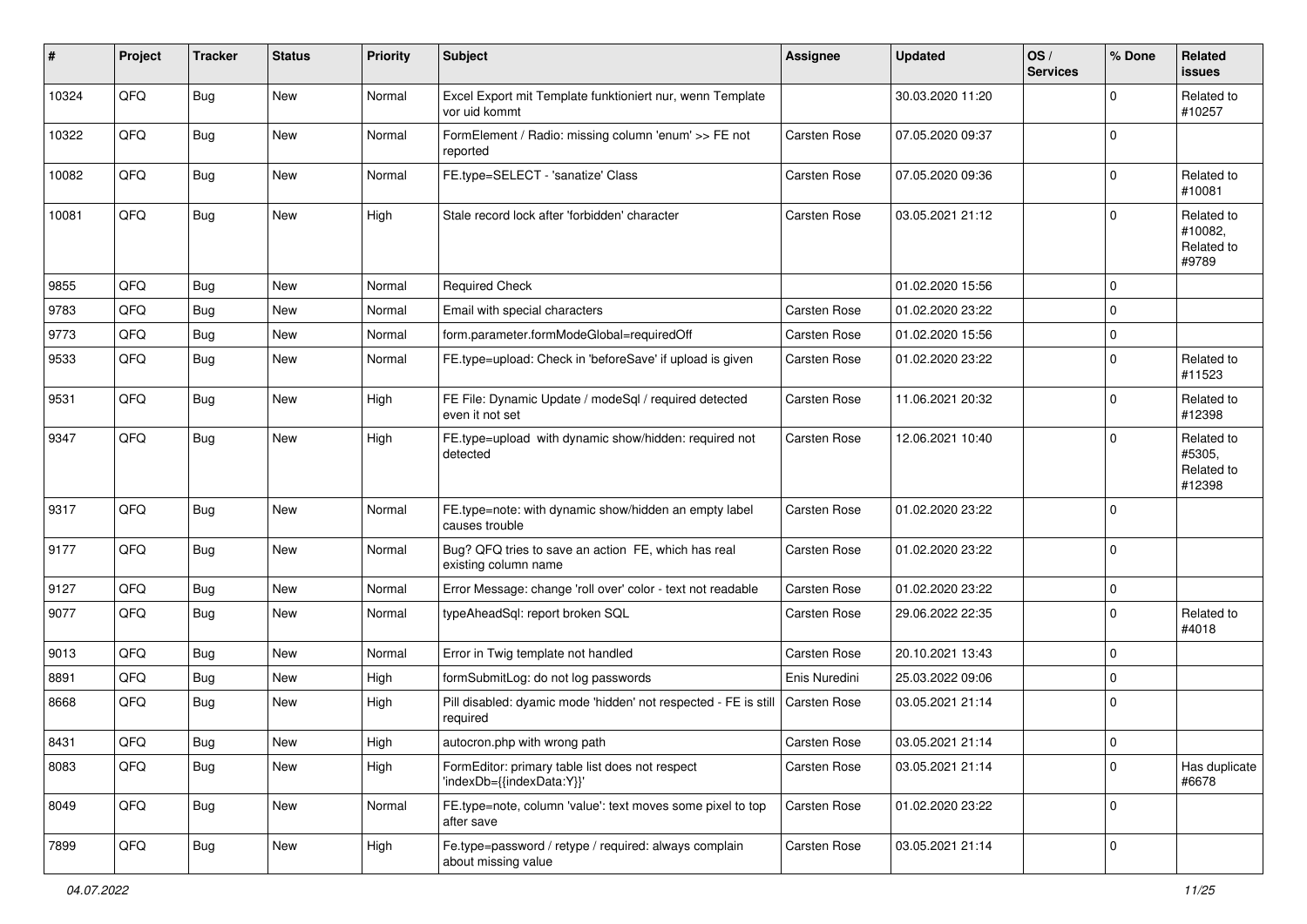| #    | Project | <b>Tracker</b> | <b>Status</b> | <b>Priority</b> | <b>Subject</b>                                                                                                   | <b>Assignee</b>     | <b>Updated</b>   | OS/<br><b>Services</b> | % Done      | <b>Related</b><br><b>issues</b>             |
|------|---------|----------------|---------------|-----------------|------------------------------------------------------------------------------------------------------------------|---------------------|------------------|------------------------|-------------|---------------------------------------------|
| 7890 | QFQ     | <b>Bug</b>     | <b>New</b>    | Normal          | FormElement 'required': extraButtonInfo not aligned                                                              | <b>Carsten Rose</b> | 11.06.2021 21:17 |                        | $\Omega$    | Related to<br>#11517                        |
| 7795 | QFQ     | Bug            | <b>New</b>    | Normal          | Readonly Form: Typeahead-Felder                                                                                  | Carsten Rose        | 01.02.2020 23:22 |                        | $\Omega$    | Related to<br>#10640                        |
| 7685 | QFQ     | Bug            | <b>New</b>    | Normal          | Open FormElement from QFQ error message and save<br>modified record: error about missing {{formId:F}}            | <b>Carsten Rose</b> | 01.02.2020 23:22 |                        | $\Omega$    |                                             |
| 7650 | QFQ     | Bug            | <b>New</b>    | High            | Optional do not show 'required' sign on FormElement                                                              | Carsten Rose        | 03.05.2021 21:14 |                        | 0           |                                             |
| 7574 | QFQ     | Bug            | <b>New</b>    | Normal          | Substitute error: form element not reported / dont parse<br>Form.note                                            | <b>Carsten Rose</b> | 01.02.2020 23:21 |                        | $\Omega$    |                                             |
| 7547 | QFQ     | Bug            | <b>New</b>    | Normal          | Error Message in afterSave: wrong parameter column<br>reported                                                   | Carsten Rose        | 01.02.2020 23:22 |                        | 0           |                                             |
| 7524 | QFQ     | Bug            | <b>New</b>    | Normal          | QFQ throws a 'General Error' if 'fileadmin/protected/log/' is<br>not writeable                                   | <b>Carsten Rose</b> | 01.02.2020 23:22 |                        | $\mathbf 0$ |                                             |
| 7513 | QFQ     | <b>Bug</b>     | <b>New</b>    | Normal          | Radios not correct aligned                                                                                       | <b>Carsten Rose</b> | 01.02.2020 23:22 |                        | 0           |                                             |
| 7512 | QFQ     | Bug            | <b>New</b>    | Normal          | FE: inputType=number >> 'pattern' is not respected                                                               | <b>Carsten Rose</b> | 01.02.2020 23:22 |                        | 0           |                                             |
| 7261 | QFQ     | Bug            | <b>New</b>    | Normal          | Report pathFilename for user without path, only the filename                                                     | <b>Carsten Rose</b> | 01.02.2020 23:21 |                        | 0           |                                             |
| 7219 | QFQ     | <b>Bug</b>     | <b>New</b>    | Normal          | typeSheadSql / typeAheadSqlPrefetch: change to curly<br>braces                                                   | Carsten Rose        | 01.02.2020 23:21 |                        | $\Omega$    |                                             |
| 7014 | QFQ     | Bug            | <b>New</b>    | Normal          | Sending invalid emails succeeds when<br>debug.redirectAllMailTo is set                                           | <b>Carsten Rose</b> | 01.02.2020 23:21 |                        | 0           |                                             |
| 7002 | QFQ     | Bug            | New           | Normal          | Dynamic Update: row does not disappear / appear                                                                  | <b>Carsten Rose</b> | 01.02.2020 23:22 |                        | $\Omega$    |                                             |
| 6912 | QFQ     | <b>Bug</b>     | <b>New</b>    | Normal          | error Message Var 'deadline' already set in SIP - in Form<br>with FE.value={{deadline:R:::{{deadlinePeriod:Y}}}} | Carsten Rose        | 01.02.2020 23:21 |                        | $\Omega$    |                                             |
| 6677 | QFQ     | <b>Bug</b>     | <b>New</b>    | Normal          | Error message FE Action Element: no/wrong FE reference<br>who cause the problem.                                 | Carsten Rose        | 01.02.2020 23:21 |                        | $\Omega$    |                                             |
| 6483 | QFQ     | <b>Bug</b>     | <b>New</b>    | Normal          | R Store funktioniert nicht bei 'Report Notation' im FE                                                           | Carsten Rose        | 01.02.2020 23:21 |                        | 0           |                                             |
| 6462 | QFQ     | <b>Bug</b>     | <b>New</b>    | Normal          | File Upload: Nutzlose Fehlermeldung wenn Datei zu gross                                                          | <b>Carsten Rose</b> | 01.02.2020 23:21 |                        | $\mathbf 0$ | Related to<br>#6139                         |
| 5576 | OFO.    | <b>Bug</b>     | New           | Normal          | Using MySQL 'DROP' requires privilege - wich is not really<br>necessary.                                         | Carsten Rose        | 01.02.2020 23:21 |                        | $\Omega$    |                                             |
| 5559 | QFQ     | <b>Bug</b>     | <b>New</b>    | Normal          | FE.type = Upload: 'accept' might contain variables                                                               | <b>Carsten Rose</b> | 11.05.2020 21:23 |                        | 0           |                                             |
| 5459 | QFQ     | <b>Bug</b>     | New           | High            | Multi DB: spread system tables between 'QFQ' and<br>'Data'-DB                                                    | Carsten Rose        | 03.05.2021 21:14 |                        | 0           | Related to<br>#4720                         |
| 5305 | QFQ     | <b>Bug</b>     | <b>New</b>    | Normal          | Upload FormElement: nicht disabled by readonly Form                                                              | <b>Carsten Rose</b> | 16.06.2021 13:43 |                        | $\Omega$    | Related to<br>#9347,<br>Related to<br>#9834 |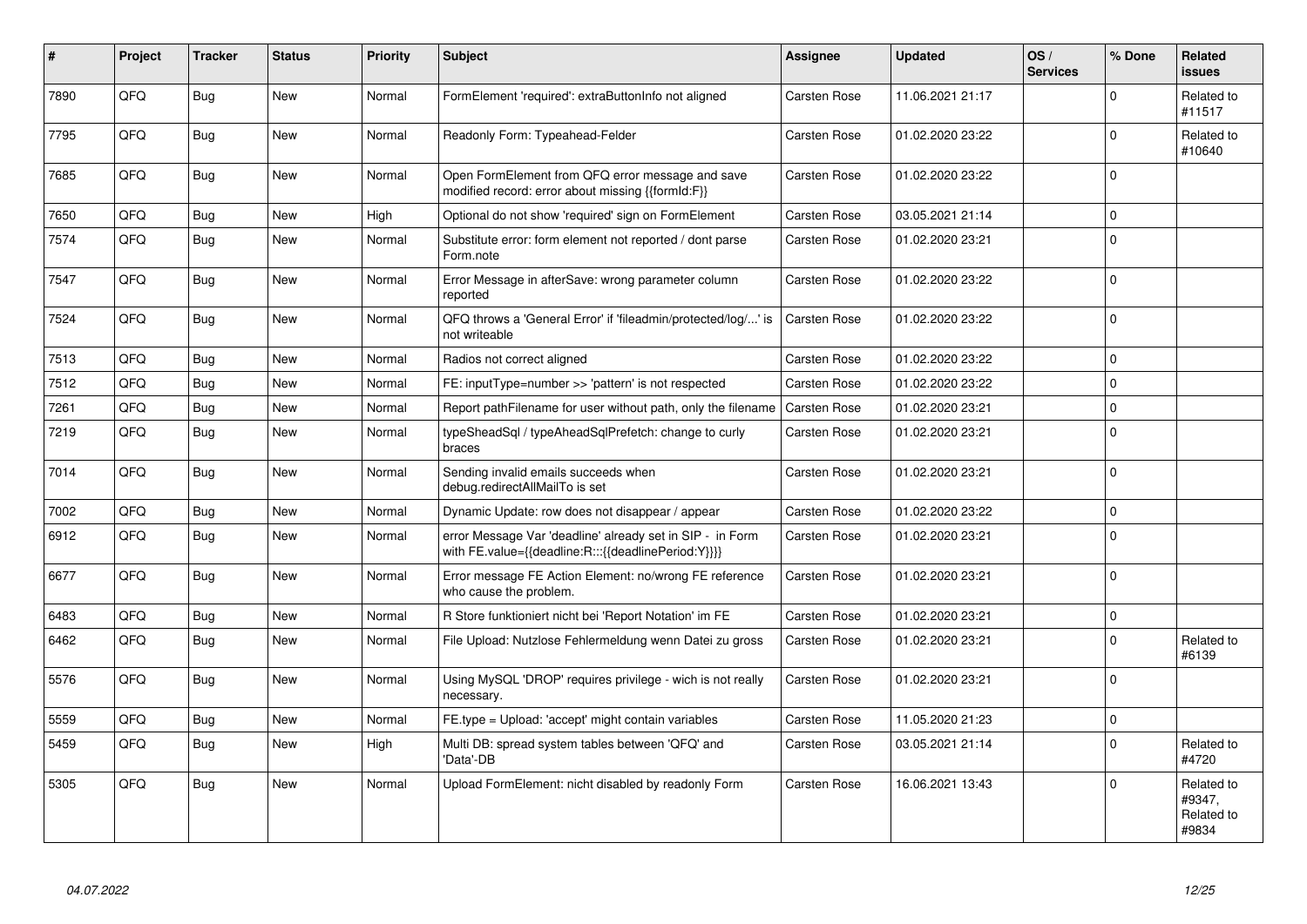| #     | Project | <b>Tracker</b> | <b>Status</b> | <b>Priority</b> | <b>Subject</b>                                                                                      | <b>Assignee</b>     | <b>Updated</b>   | OS/<br><b>Services</b> | % Done         | Related<br>issues                                                      |
|-------|---------|----------------|---------------|-----------------|-----------------------------------------------------------------------------------------------------|---------------------|------------------|------------------------|----------------|------------------------------------------------------------------------|
| 5221  | QFQ     | <b>Bug</b>     | New           | High            | Download Dialog: Bleibt stehen in FF wenn Datei<br>automatisch gespeichert wird.                    | Carsten Rose        | 03.05.2021 21:14 |                        | $\mathbf 0$    |                                                                        |
| 4756  | QFQ     | <b>Bug</b>     | <b>New</b>    | Normal          | Form dirty even nothing changes                                                                     | Carsten Rose        | 11.12.2019 16:16 |                        | 0              |                                                                        |
| 3547  | QFQ     | Bug            | New           | Normal          | FE of type 'note' causes writing of empty fields.                                                   | Carsten Rose        | 01.02.2020 23:21 |                        | $\mathbf 0$    |                                                                        |
| 14464 | QFQ     | Support        | New           | Normal          | Exception: Missing button to edit FormElement with broken<br>sqlValidate / beforeLoad               | <b>Carsten Rose</b> | 04.07.2022 00:13 |                        | $\mathbf 0$    |                                                                        |
| 14463 | QFQ     | Support        | New           | Normal          | TinyMCE: FormElement.size = <width>,<height></height></width>                                       | Enis Nuredini       | 03.07.2022 17:52 |                        | $\mathbf 0$    | Related to<br>#14455                                                   |
| 14455 | QFQ     | Support        | <b>New</b>    | Normal          | TinyMCE: Activate save button after upload picture over<br>drag&drop                                | Enis Nuredini       | 03.07.2022 17:53 |                        | $\mathbf 0$    | Related to<br>#14463                                                   |
| 14395 | QFQ     | Support        | <b>New</b>    | Normal          | FormEditor: Virtual table columns                                                                   | Enis Nuredini       | 21.06.2022 16:09 |                        | 0              |                                                                        |
| 14371 | QFQ     | Feature        | Priorize      | Normal          | LDAP via REPORT                                                                                     | <b>Carsten Rose</b> | 19.06.2022 16:37 |                        | $\mathbf 0$    |                                                                        |
| 14290 | QFQ     | Feature        | Priorize      | Normal          | FormEditor: Show Table Definition                                                                   | <b>Carsten Rose</b> | 19.06.2022 16:37 |                        | 0              |                                                                        |
| 13900 | QFQ     | Feature        | Priorize      | Normal          | Selenium: Check das Cookie/PDF funktioniert                                                         | Enis Nuredini       | 25.03.2022 12:45 |                        | $\mathbf 0$    |                                                                        |
| 12504 | QFQ     | Feature        | Priorize      | Normal          | sgl.log: report fe.id                                                                               | <b>Carsten Rose</b> | 05.05.2021 22:09 |                        | $\mathbf 0$    |                                                                        |
| 12503 | QFQ     | Feature        | Priorize      | Normal          | Detect dangerous UPDATE statement with missing WHERE                                                | <b>Carsten Rose</b> | 05.05.2021 22:09 |                        | $\mathbf 0$    |                                                                        |
| 12452 | QFQ     | Feature        | Priorize      | Normal          | BaseURL: alsways with '/' at the end                                                                | Carsten Rose        | 19.06.2022 13:45 |                        | $\mathbf 0$    | Related to<br>#10782                                                   |
| 11320 | QFQ     | Feature        | Priorize      | Normal          | Typo3 Version 10 support                                                                            | <b>Carsten Rose</b> | 05.05.2021 22:09 |                        | 0              |                                                                        |
| 10569 | QFQ     | Feature        | Priorize      | Normal          | link _blank more safe                                                                               | Enis Nuredini       | 25.03.2022 12:44 |                        | $\mathbf 0$    |                                                                        |
| 10015 | QFQ     | Feature        | Priorize      | Normal          | Monospace in Textarea                                                                               | <b>Carsten Rose</b> | 03.02.2020 13:40 |                        | $\mathbf 0$    |                                                                        |
| 10012 | QFQ     | Feature        | Priorize      | Normal          | redirectAllMailTo: {{beEmail:T}}                                                                    | <b>Carsten Rose</b> | 08.05.2021 09:54 |                        | $\Omega$       | Related to<br>#12412,<br>Related to<br>#12413,<br>Related to<br>#10011 |
| 10011 | QFQ     | Feature        | Priorize      | Normal          | Offer new STORE_TYPO3 Variable 'beUser', 'beEmail'                                                  | Carsten Rose        | 08.05.2021 09:51 |                        | $\Omega$       | Related to<br>#10012,<br>Related to<br>#12511                          |
| 10005 | QFQ     | Feature        | Priorize      | Normal          | Report / special column name:  AS _calendar                                                         | Carsten Rose        | 03.06.2020 17:28 |                        | $\mathbf 0$    |                                                                        |
| 10003 | QFQ     | Feature        | Priorize      | Normal          | fieldset: stronger visualize group                                                                  | Benjamin Baer       | 12.02.2020 08:13 |                        | $\mathbf 0$    |                                                                        |
| 9968  | QFQ     | Feature        | Priorize      | Normal          | Tooltip in Links for Developer                                                                      | Carsten Rose        | 01.02.2020 23:17 |                        | $\mathbf 0$    |                                                                        |
| 9928  | QFQ     | Feature        | Priorize      | Normal          | SpecialColumnName: a) Deprecated: ' AS "_+tag " ', b)<br>New: ' AS "_ <tag1><tag2>" '</tag2></tag1> | Carsten Rose        | 01.02.2020 23:17 |                        | $\mathbf 0$    | Related to<br>#9929                                                    |
| 9900  | QFQ     | Feature        | Priorize      | Normal          | Generic API Call: tt-content record >> JSON                                                         | Carsten Rose        | 01.02.2020 10:13 |                        | $\overline{0}$ |                                                                        |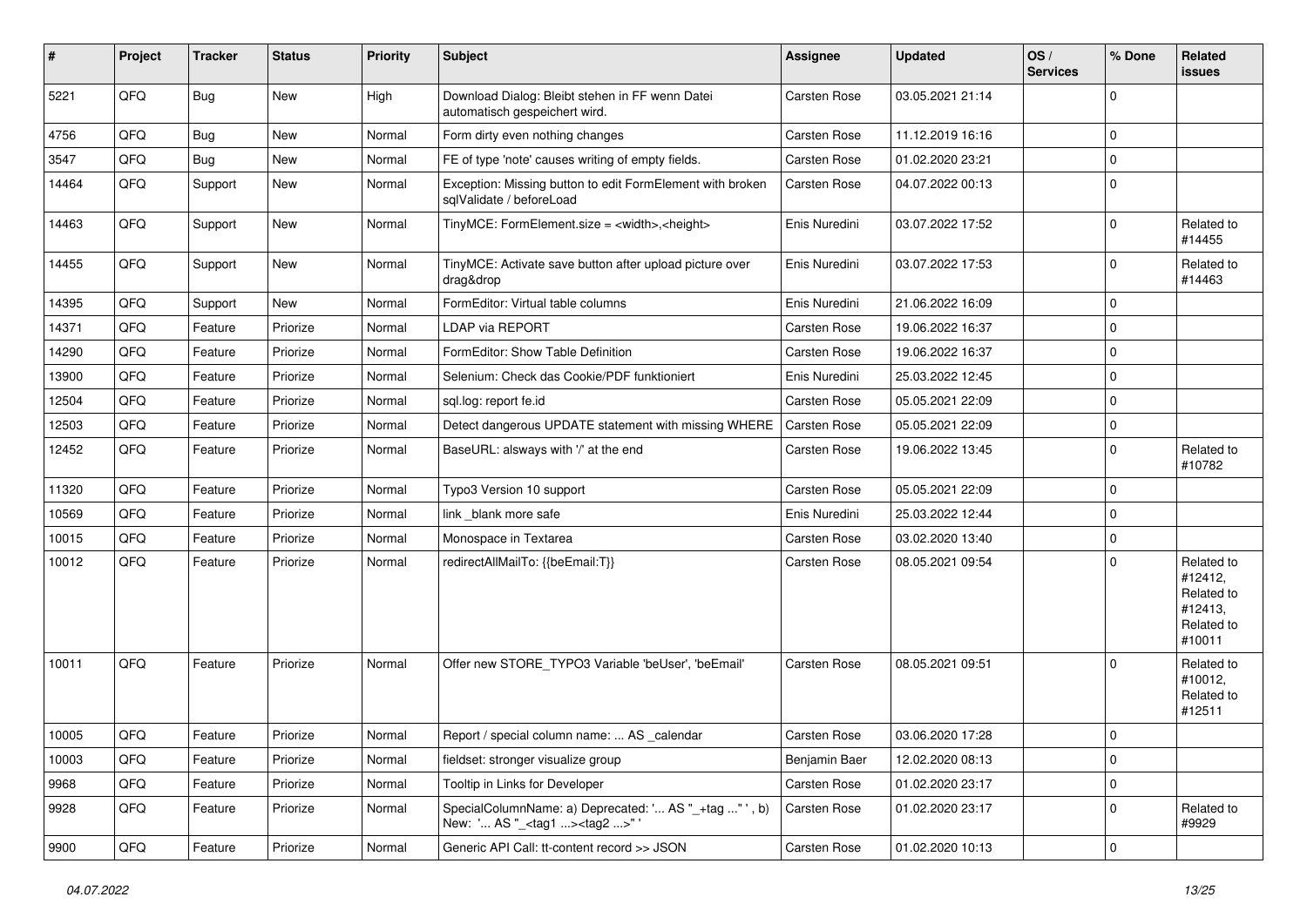| #    | Project | <b>Tracker</b> | <b>Status</b> | <b>Priority</b> | <b>Subject</b>                                                            | <b>Assignee</b>     | <b>Updated</b>   | OS/<br><b>Services</b> | % Done      | Related<br><b>issues</b>                        |
|------|---------|----------------|---------------|-----------------|---------------------------------------------------------------------------|---------------------|------------------|------------------------|-------------|-------------------------------------------------|
| 9668 | QFQ     | Feature        | Priorize      | Normal          | Form.mode: rename 'hidden' to 'hide'                                      | Carsten Rose        | 05.05.2021 22:14 |                        | $\Omega$    | Related to<br>#6437                             |
| 9394 | QFQ     | Feature        | Priorize      | Normal          | REST: allow for non numerical ids in get requests                         | <b>Carsten Rose</b> | 05.05.2021 22:10 |                        | 0           |                                                 |
| 9346 | QFQ     | Feature        | Priorize      | Normal          | beforeSave: check if an upload is given                                   | Carsten Rose        | 11.06.2021 21:18 |                        | 0           |                                                 |
| 9135 | QFQ     | Feature        | Priorize      | Normal          | Progress Bar generic / replace old hourglass download<br>popup            | Benjamin Baer       | 03.01.2022 07:43 |                        | $\mathbf 0$ |                                                 |
| 8963 | QFQ     | Feature        | Priorize      | Normal          | Setting values in a store: flexible way                                   | Carsten Rose        | 05.05.2021 22:10 |                        | $\Omega$    | Related to<br>#8975                             |
| 8585 | QFQ     | Feature        | Priorize      | Normal          | Enhance Error message for 'unknown form'                                  | Carsten Rose        | 01.02.2020 10:13 |                        | $\Omega$    |                                                 |
| 8584 | QFQ     | Feature        | Priorize      | Normal          | FE 'Action' - never assign to Container (except Template<br>Group)        | <b>Carsten Rose</b> | 01.02.2020 10:13 |                        | $\Omega$    |                                                 |
| 8277 | QFQ     | Feature        | Priorize      | Normal          | fe.parameter.default=                                                     | <b>Carsten Rose</b> | 01.02.2020 23:17 |                        | 0           | Related to<br>#8113                             |
| 8204 | QFQ     | Feature        | Priorize      | High            | Position 'required mark'                                                  | <b>Carsten Rose</b> | 16.06.2021 13:44 |                        | $\mathbf 0$ |                                                 |
| 8082 | QFQ     | Feature        | Priorize      | High            | Contact form without saving record                                        | <b>Carsten Rose</b> | 07.12.2021 15:20 |                        | $\Omega$    | Related to<br>#8587,<br><b>Blocks</b><br>#11850 |
| 8044 | QFQ     | Feature        | Priorize      | Normal          | Transaction: a) Form, b) Report                                           | Carsten Rose        | 05.05.2021 22:14 |                        | $\Omega$    | Related to<br>#8043                             |
| 8034 | QFQ     | Feature        | Priorize      | Normal          | FormElement 'data': 22.22.2222 should not be accepted                     | <b>Carsten Rose</b> | 01.02.2020 10:13 |                        | $\Omega$    |                                                 |
| 7965 | QFQ     | Feature        | Priorize      | Normal          | Input type 'text' with visual format - currency                           | Benjamin Baer       | 03.01.2022 07:45 |                        | $\Omega$    |                                                 |
| 7730 | QFQ     | Feature        | Priorize      | Normal          | SELECT Box: title in between                                              | Benjamin Baer       | 01.02.2020 23:22 |                        | $\Omega$    |                                                 |
| 7630 | QFQ     | Feature        | Priorize      | Normal          | detailed error message for simple upload                                  | <b>Carsten Rose</b> | 01.02.2020 10:13 |                        | $\mathbf 0$ |                                                 |
| 7522 | QFQ     | Feature        | Priorize      | Normal          | Inserting default index.html to folder (Avoid Apache<br>Indexing)         | Carsten Rose        | 01.02.2020 10:13 |                        | $\Omega$    |                                                 |
| 7290 | QFQ     | Feature        | Priorize      | Normal          | FormEditor: title as textarea if LEN(title)>60                            | <b>Carsten Rose</b> | 01.02.2020 10:13 |                        | $\mathbf 0$ | Blocked by<br>#7682                             |
| 7217 | QFQ     | Feature        | Priorize      | Normal          | Download: notice User if `_sip=?` is missing                              | Carsten Rose        | 01.02.2020 10:13 |                        | $\Omega$    |                                                 |
| 6998 | QFQ     | Feature        | Priorize      | Normal          | Form: with debug=on show column information as tooltip of<br>column label | Carsten Rose        | 01.02.2020 10:13 |                        | $\mathbf 0$ |                                                 |
| 6870 | QFQ     | Feature        | Priorize      | Normal          | Click on '_link' triggers an API call                                     | Benjamin Baer       | 03.01.2022 08:25 |                        | $\mathbf 0$ |                                                 |
| 6801 | QFQ     | Feature        | Priorize      | Normal          | Fabric: Maximize / Fulllscreen                                            | Benjamin Baer       | 21.03.2022 09:56 |                        | $\Omega$    |                                                 |
| 6224 | QFQ     | Feature        | Priorize      | Normal          | Dynamic update: fade in/out fields                                        | Benjamin Baer       | 21.03.2022 09:50 |                        | $\Omega$    |                                                 |
| 5942 | QFQ     | Feature        | Priorize      | Normal          | 'L' and 'type': append to links, generate via 'link' by using<br>u. .     | <b>Carsten Rose</b> | 01.02.2020 10:13 |                        | $\Omega$    |                                                 |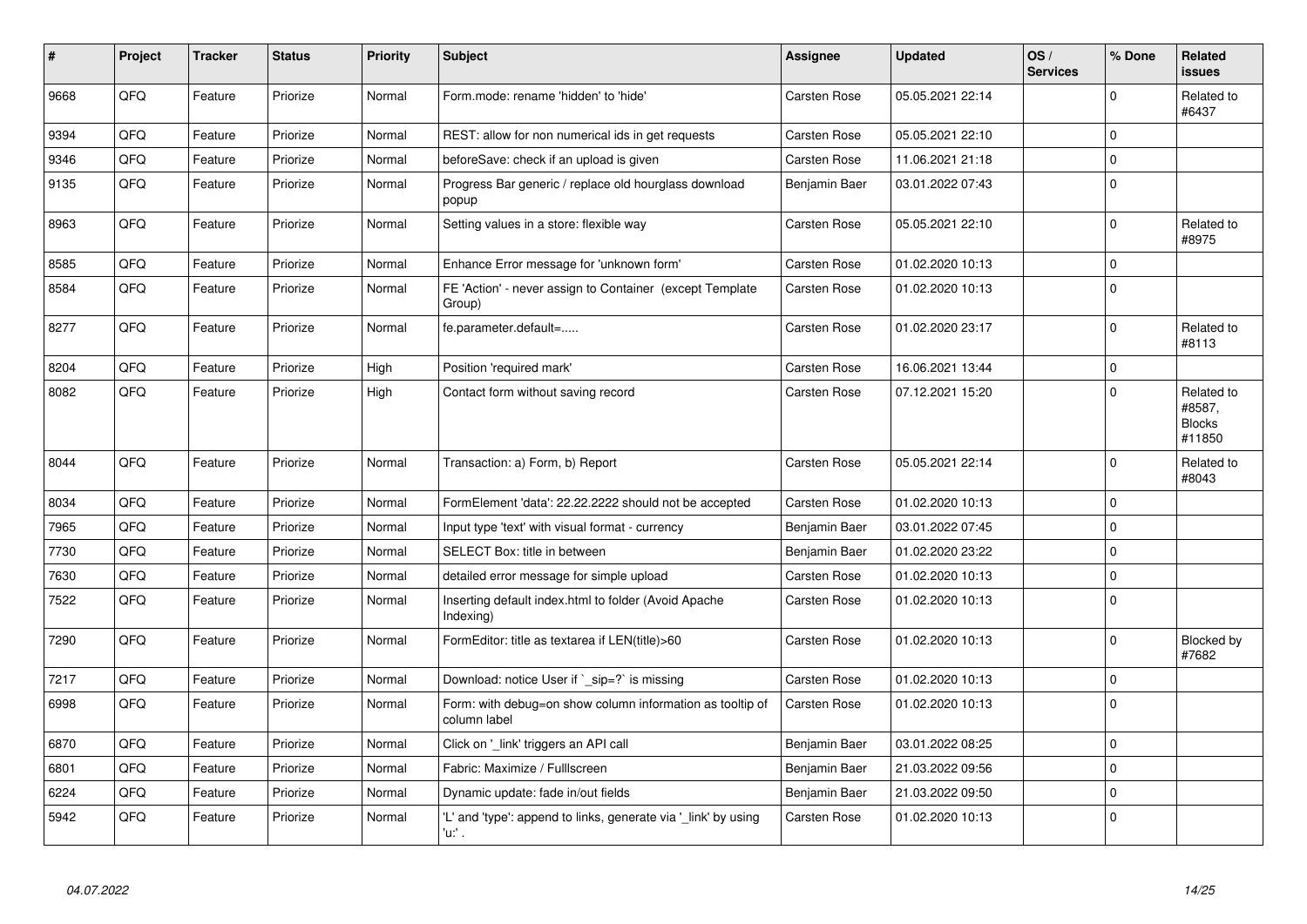| $\vert$ # | Project | <b>Tracker</b> | <b>Status</b> | <b>Priority</b> | Subject                                                                                                  | <b>Assignee</b>     | <b>Updated</b>   | OS/<br><b>Services</b> | % Done      | Related<br><b>issues</b>                                                |
|-----------|---------|----------------|---------------|-----------------|----------------------------------------------------------------------------------------------------------|---------------------|------------------|------------------------|-------------|-------------------------------------------------------------------------|
| 5562      | QFQ     | Feature        | Priorize      | Normal          | Drag'n'Drop fuer Uploads                                                                                 | Benjamin Baer       | 21.03.2022 09:52 |                        | $\Omega$    | Related to<br>#9706                                                     |
| 5366      | QFQ     | Feature        | Priorize      | Normal          | Saving with keyboard shortcuts                                                                           | Benjamin Baer       | 21.03.2022 09:47 |                        | $\mathbf 0$ |                                                                         |
| 3867      | QFQ     | Feature        | Priorize      | Normal          | Readonly Formular: Template Groups add/delete<br>ausbeldnen                                              | <b>Carsten Rose</b> | 05.05.2021 22:12 |                        | $\mathbf 0$ |                                                                         |
| 14283     | QFQ     | Bug            | Priorize      | Normal          | HEIC / HEIF convert doesn't trigger                                                                      | Carsten Rose        | 19.06.2022 16:37 |                        | $\mathbf 0$ |                                                                         |
| 13943     | QFQ     | Bug            | Priorize      | Normal          | unable to find formgroup                                                                                 | Enis Nuredini       | 28.05.2022 11:03 |                        | 0           |                                                                         |
| 12325     | QFQ     | Bug            | Priorize      | Normal          | MultiDB form.dblndex not working for report syntax                                                       | Carsten Rose        | 07.09.2021 13:37 |                        | $\mathbf 0$ | Related to<br>#12145,<br>Related to<br>#12314                           |
| 9975      | QFQ     | Bug            | Priorize      | Normal          | Dropdown Menu: 'r:3' broken                                                                              | Carsten Rose        | 01.02.2020 10:13 |                        | $\mathbf 0$ |                                                                         |
| 9958      | QFQ     | <b>Bug</b>     | Priorize      | Normal          | Broken subrecord query: no error message                                                                 | <b>Carsten Rose</b> | 05.02.2021 15:15 |                        | $\mathbf 0$ |                                                                         |
| 9947      | QFQ     | Bug            | Priorize      | Normal          | Unwanted error message if missing 'typeAheadSqlPrefetch'                                                 | Carsten Rose        | 01.02.2020 10:13 |                        | $\mathbf 0$ |                                                                         |
| 9862      | QFQ     | Bug            | Priorize      | Normal          | Failed writing to sql mail qfq.log should throw an exception                                             | <b>Carsten Rose</b> | 01.02.2020 10:13 |                        | $\mathbf 0$ |                                                                         |
| 9834      | QFQ     | Bug            | Priorize      | Normal          | Input elements with tag 'disabled' are missing on<br>form-submit: server option 'processReadOnly' broken | Carsten Rose        | 07.12.2021 16:43 |                        | $\mathbf 0$ | Related to<br>#9691,<br>Related to<br>#5305, Has<br>duplicate<br>#12331 |
| 9534      | QFQ     | <b>Bug</b>     | Priorize      | Urgent          | FE.type=upload: 'Unknown Mode: ID"                                                                       | <b>Carsten Rose</b> | 03.05.2021 21:14 |                        | $\mathbf 0$ | Related to<br>#9532                                                     |
| 9173      | QFQ     | <b>Bug</b>     | Priorize      | Urgent          | Stale Record Lock: Firefox                                                                               | Carsten Rose        | 03.05.2021 21:14 |                        | 0           | Related to<br>#9789                                                     |
| 9121      | QFQ     | <b>Bug</b>     | Priorize      | High            | sip links have r and __dbIndexData set                                                                   | Carsten Rose        | 12.06.2021 10:41 |                        | $\mathbf 0$ |                                                                         |
| 8037      | QFQ     | Bug            | Priorize      | Normal          | FE.type=upload (advanced mode): {{slaveld:V}} missing<br>during dynamic update                           | Carsten Rose        | 01.02.2020 10:13 |                        | $\mathbf 0$ |                                                                         |
| 7656      | QFQ     | <b>Bug</b>     | Priorize      | Normal          | FE with required, 'pattern' and 'extraButtonLock': always<br>complain about missing value                | <b>Carsten Rose</b> | 01.02.2020 10:13 |                        | $\mathbf 0$ |                                                                         |
| 7616      | QFQ     | Bug            | Priorize      | Normal          | Selectlist with Enum & Dynamic Update                                                                    | Carsten Rose        | 01.02.2020 10:13 |                        | $\mathbf 0$ |                                                                         |
| 6574      | QFQ     | Bug            | Priorize      | Normal          | qfq.log: Fehlermeldung wurde angezeigt, aber nicht geloggt                                               | Carsten Rose        | 01.02.2020 10:13 |                        | 0           |                                                                         |
| 6566      | QFO     | <b>Bug</b>     | Priorize      | Normal          | Link Function 'delete': provided parameter missing on page<br>reload                                     | Benjamin Baer       | 03.01.2022 08:08 |                        | 0           |                                                                         |
| 6140      | QFQ     | Bug            | Priorize      | Normal          | QFQ DnD Sort: Locked fields                                                                              | Benjamin Baer       | 21.03.2022 09:56 |                        | $\mathbf 0$ |                                                                         |
| 6116      | QFQ     | Bug            | Priorize      | High            | value of checkbox not saved                                                                              | Carsten Rose        | 07.12.2021 17:19 |                        | $\mathbf 0$ |                                                                         |
| 4457      | QFQ     | <b>Bug</b>     | Priorize      | Normal          | typeahead: pressing return to select an item, saves the form<br>and closes the form.                     | Benjamin Baer       | 03.01.2022 08:01 |                        | 0           | Related to<br>#4398                                                     |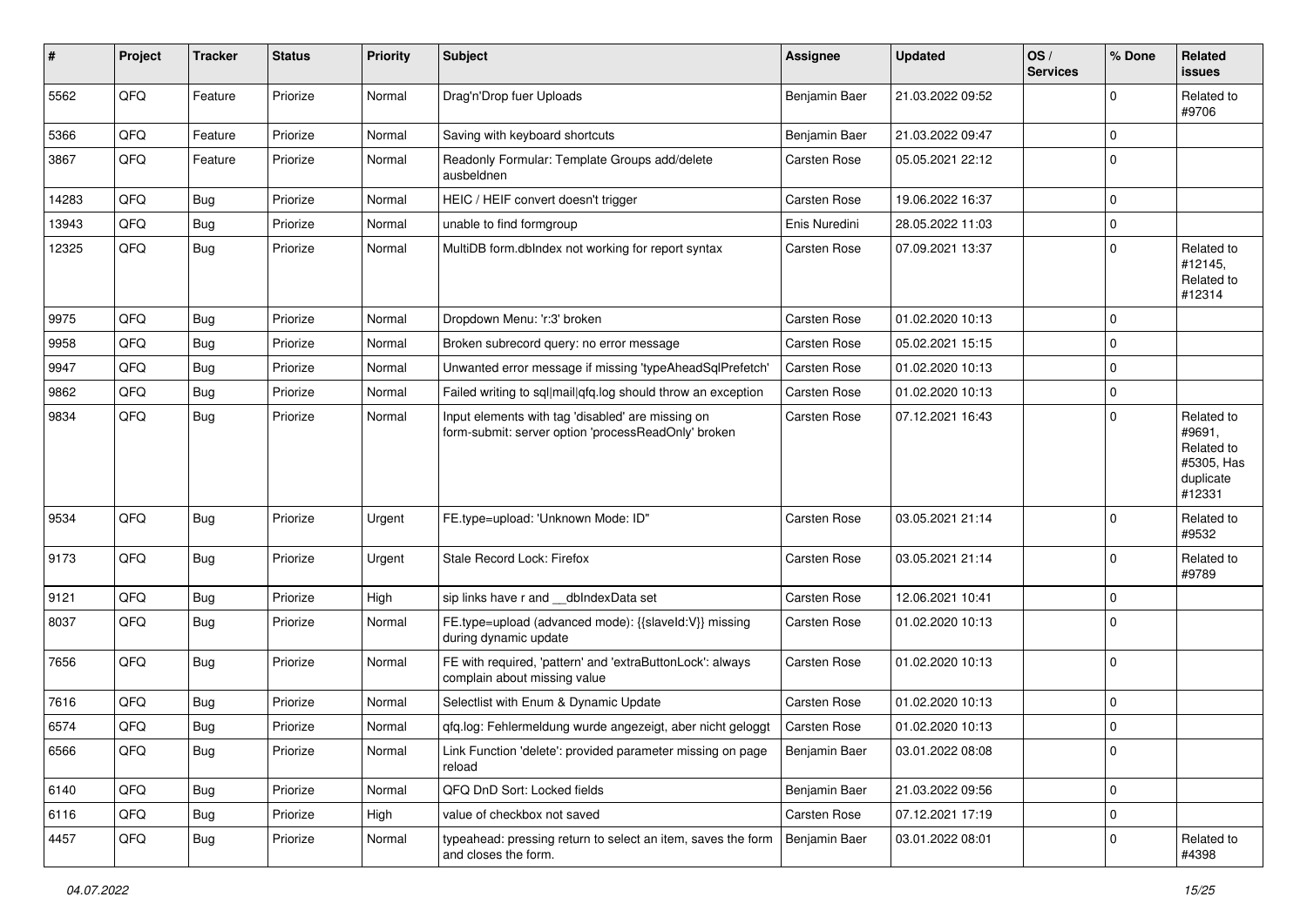| #     | Project | <b>Tracker</b> | <b>Status</b> | <b>Priority</b> | <b>Subject</b>                                                                          | <b>Assignee</b>     | <b>Updated</b>   | OS/<br><b>Services</b> | % Done              | Related<br>issues                                                                                                                                                     |
|-------|---------|----------------|---------------|-----------------|-----------------------------------------------------------------------------------------|---------------------|------------------|------------------------|---------------------|-----------------------------------------------------------------------------------------------------------------------------------------------------------------------|
| 3782  | QFQ     | <b>Bug</b>     | Priorize      | Normal          | Bei fehlerhafter Eingabe (z.B. Datum) sollte das erwartete<br>Format angezeigt werden   | Carsten Rose        | 01.02.2020 10:13 |                        | 0                   |                                                                                                                                                                       |
| 14320 | QFQ     | Feature        | ToDo          | Normal          | Allow specific HTML Tags and Attributes: general, TinyMCE                               | Enis Nuredini       | 17.06.2022 10:44 |                        | $\mathbf 0$         | Related to<br>#12664,<br>Related to<br>#12039,<br>Related to<br>#11702,<br>Related to<br>#7239,<br>Related to<br>#3708,<br>Related to<br>#3646,<br>Related to<br>#880 |
| 12262 | QFQ     | Feature        | ToDo          | Normal          | Form buttons on top: more customable                                                    | Enis Nuredini       | 17.06.2022 10:44 |                        | $\mathbf 0$         | Related to<br>#13945, Has<br>duplicate<br>#4046, Has<br>duplicate<br>#10080                                                                                           |
| 7602  | QFQ     | Feature        | ToDo          | High            | Multi Select: with checkboxes                                                           | Benjamin Baer       | 22.03.2022 09:07 |                        | 0                   |                                                                                                                                                                       |
| 14303 | QFQ     | Bug            | ToDo          | Normal          | datetime broken with picker                                                             | Enis Nuredini       | 17.06.2022 09:02 |                        | $\mathbf 0$         | Related to<br>#12630                                                                                                                                                  |
| 13899 | QFQ     | Bug            | ToDo          | Normal          | Selenium: zum laufen bringen                                                            | Enis Nuredini       | 25.03.2022 10:24 |                        | 0                   |                                                                                                                                                                       |
| 12463 | QFQ     | <b>Bug</b>     | ToDo          | High            | QFQ Function: 'function' and 'sql' on same level - output of<br>sql is shown two times. | Carsten Rose        | 15.12.2021 16:31 |                        | $\mathbf 0$         |                                                                                                                                                                       |
| 12395 | QFQ     | <b>Bug</b>     | ToDo          | High            | QFQ Function: Result two times shown                                                    | Carsten Rose        | 18.02.2022 08:59 |                        | $\mathbf 0$         |                                                                                                                                                                       |
| 12630 | QFQ     | Feature        | In Progress   | Normal          | Input: date[time]: min / max values                                                     | Enis Nuredini       | 20.06.2022 18:31 |                        | $\mathbf 0$         | Related to<br>#10096,<br>Related to<br>#14302,<br>Related to<br>#14303                                                                                                |
| 12439 | QFQ     | Feature        | In Progress   | Normal          | TinyMCE Paste from Word & Character Count/Limit                                         | <b>Carsten Rose</b> | 05.05.2021 22:15 |                        | $\mathbf 0$         |                                                                                                                                                                       |
| 11980 | QFQ     | Feature        | In Progress   | Normal          | protected verzeichnis MUSS geschützt werden                                             | Carsten Rose        | 07.09.2021 13:30 |                        | 0                   |                                                                                                                                                                       |
| 11076 | QFQ     | Feature        | In Progress   | Normal          | SELECT  AS websocket                                                                    | Carsten Rose        | 30.08.2020 17:49 |                        | $\mathbf 0$         |                                                                                                                                                                       |
| 10443 | QFQ     | Feature        | In Progress   | Normal          | Konzept_api / _live                                                                     | Carsten Rose        | 07.05.2020 09:39 |                        | $\mathsf 0$         |                                                                                                                                                                       |
| 6250  | QFQ     | Feature        | In Progress   | Normal          | Enhance layout: a) Subrecord, b) Subrecord-Title                                        | Carsten Rose        | 01.02.2020 23:22 |                        | 0                   | Related to<br>#5391                                                                                                                                                   |
| 5695  | QFQ     | Feature        | In Progress   | Normal          | Multiform                                                                               | Carsten Rose        | 02.01.2021 18:38 |                        | $\mathsf{O}\xspace$ |                                                                                                                                                                       |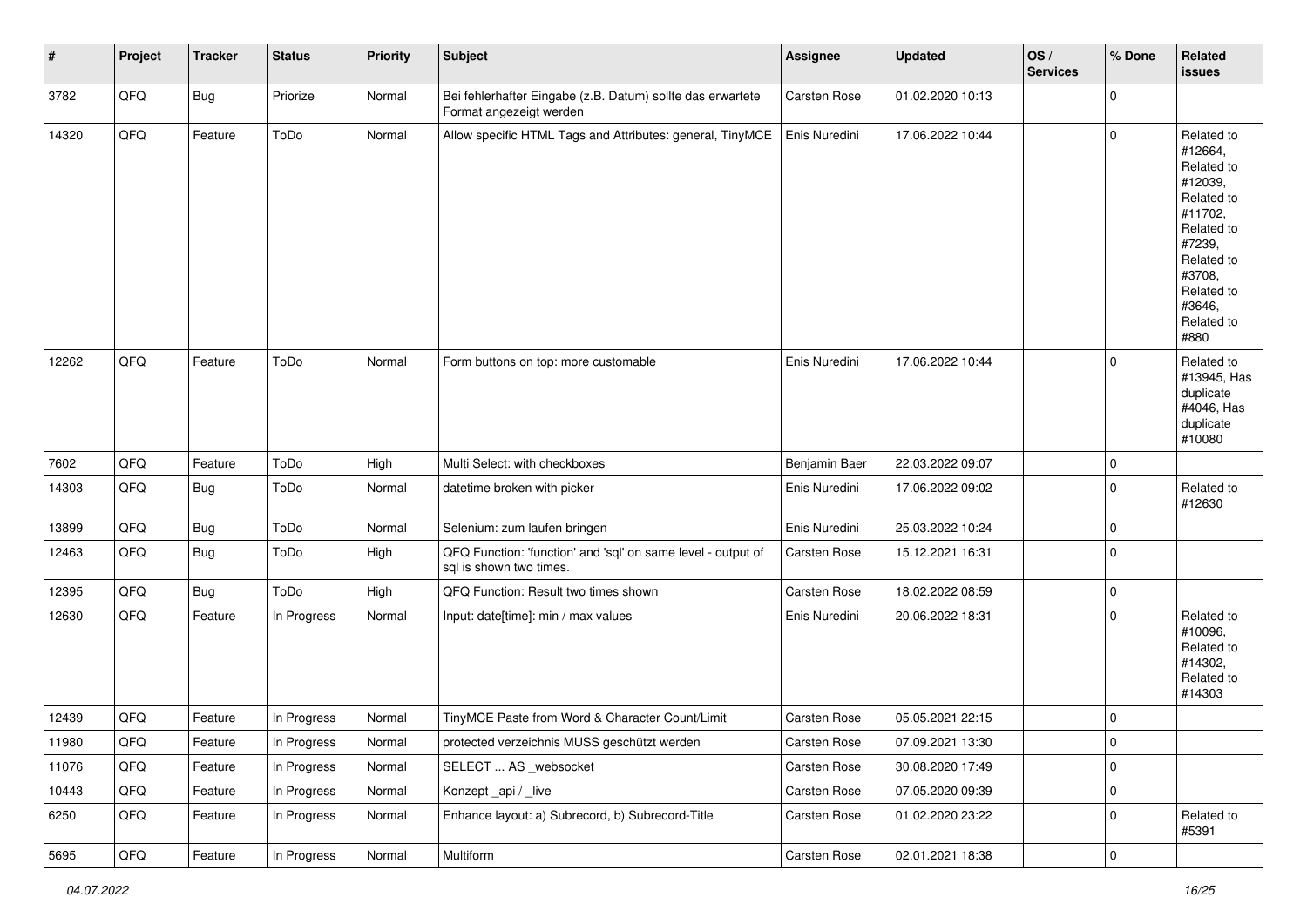| #     | Project | <b>Tracker</b> | <b>Status</b>              | <b>Priority</b> | <b>Subject</b>                                                           | Assignee            | <b>Updated</b>   | OS/<br><b>Services</b> | % Done      | Related<br><b>issues</b>                                                                                                       |
|-------|---------|----------------|----------------------------|-----------------|--------------------------------------------------------------------------|---------------------|------------------|------------------------|-------------|--------------------------------------------------------------------------------------------------------------------------------|
| 4194  | QFQ     | Feature        | In Progress                | Normal          | Bootstrap 4 ist jetzt offiziel                                           |                     | 03.05.2021 20:47 |                        | 0           | Related to<br>#10114                                                                                                           |
| 14323 | QFQ     | <b>Bug</b>     | In Progress                | Normal          | Report: render=both single - no impact                                   | <b>Carsten Rose</b> | 19.06.2022 18:31 |                        | $\mathbf 0$ |                                                                                                                                |
| 14175 | QFQ     | Bug            | In Progress                | Normal          | Opening a form with no QFQ Session cookie fails                          | <b>Carsten Rose</b> | 03.06.2022 10:40 |                        | 0           |                                                                                                                                |
| 12508 | QFQ     | <b>Bug</b>     | In Progress                | High            | qfq Form: sendMail                                                       | Karin Niffeler      | 19.03.2022 17:48 |                        | 0           |                                                                                                                                |
| 11517 | QFQ     | <b>Bug</b>     | In Progress                | Normal          | extraButtonInfo Broken for multiple FormElements                         | Carsten Rose        | 12.05.2022 13:12 |                        | 0           | Related to<br>#7890,<br>Related to<br>#3811, Has<br>duplicate<br>#10905, Has<br>duplicate<br>#10553, Has<br>duplicate<br>#6779 |
| 10661 | QFQ     | <b>Bug</b>     | In Progress                | Normal          | Typo3 Warnungen                                                          | <b>Carsten Rose</b> | 07.09.2021 13:23 |                        | 0           | Related to<br>#12440                                                                                                           |
| 13566 | QFQ     | Feature        | Ready to sync<br>(develop) | Normal          | Delete config-example.qfq.php file                                       | <b>Carsten Rose</b> | 23.12.2021 09:25 |                        | $\mathbf 0$ |                                                                                                                                |
| 10782 | QFQ     | Feature        | Feedback                   | Normal          | Tiny MCE: Image Upload                                                   | Enis Nuredini       | 16.05.2022 23:16 |                        | $\Omega$    | Related to<br>#12452                                                                                                           |
| 10124 | QFQ     | Feature        | Feedback                   | Normal          | qfq AAI-Login                                                            | Karin Niffeler      | 07.05.2020 09:36 |                        | 0           |                                                                                                                                |
| 9548  | QFQ     | Feature        | Feedback                   | High            | FormElement: Pattern mismatch - optional report only on<br>focus lost    | Benjamin Baer       | 03.05.2021 21:14 |                        | 0           |                                                                                                                                |
| 9052  | QFQ     | Feature        | Feedback                   | High            | Report: CodeMirror with SQL Syntax Highlight in FE                       | Enis Nuredini       | 08.06.2022 10:25 |                        | $\mathbf 0$ |                                                                                                                                |
| 5894  | QFQ     | Feature        | Feedback                   | Normal          | Typeahead in Report: show/hide rows dynamically                          | Carsten Rose        | 18.02.2022 08:50 |                        | $\mathbf 0$ | Related to<br>#5893,<br>Related to<br>#5885                                                                                    |
| 13767 | QFQ     | Bug            | Feedback                   | Normal          | date/time-picker: required shows up/down button orange                   | Enis Nuredini       | 16.05.2022 23:16 |                        | 0           |                                                                                                                                |
| 12546 | QFQ     | Bug            | Feedback                   | Normal          | Branch 'Development' - Unit Tests mit dirty workaround<br>angepasst      | Carsten Rose        | 19.03.2022 17:48 |                        | $\Omega$    |                                                                                                                                |
| 11630 | QFQ     | <b>Bug</b>     | Feedback                   | High            | Bitte check ob CALL() in 20.11.0 noch so funktioniert wie in<br>20.4.1   | Enis Nuredini       | 28.05.2022 13:45 |                        | 0           | Related to<br>#11325                                                                                                           |
| 11347 | QFQ     | <b>Bug</b>     | Feedback                   | Normal          | If Bedingungen funktionieren nicht korrekt                               | Christoph Fuchs     | 21.03.2021 20:37 |                        | 0           |                                                                                                                                |
| 9898  | QFQ     | <b>Bug</b>     | Feedback                   | Normal          | Formular trotz Timeout gespeichert                                       | Benjamin Baer       | 01.02.2020 15:56 |                        | $\mathbf 0$ |                                                                                                                                |
| 9535  | QFQ     | Bug            | Feedback                   | Normal          | Report:  AS '_vertical' - column to wide - vertical >> rot45,<br>rot90   | Benjamin Baer       | 01.02.2020 15:56 |                        | $\mathbf 0$ |                                                                                                                                |
| 8316  | QFQ     | Bug            | Feedback                   | Normal          | Documentation/Behaviour for Nested Queries and<br>Record-Store confusing | Nicola Chiapolini   | 20.11.2019 09:14 |                        | $\mathbf 0$ |                                                                                                                                |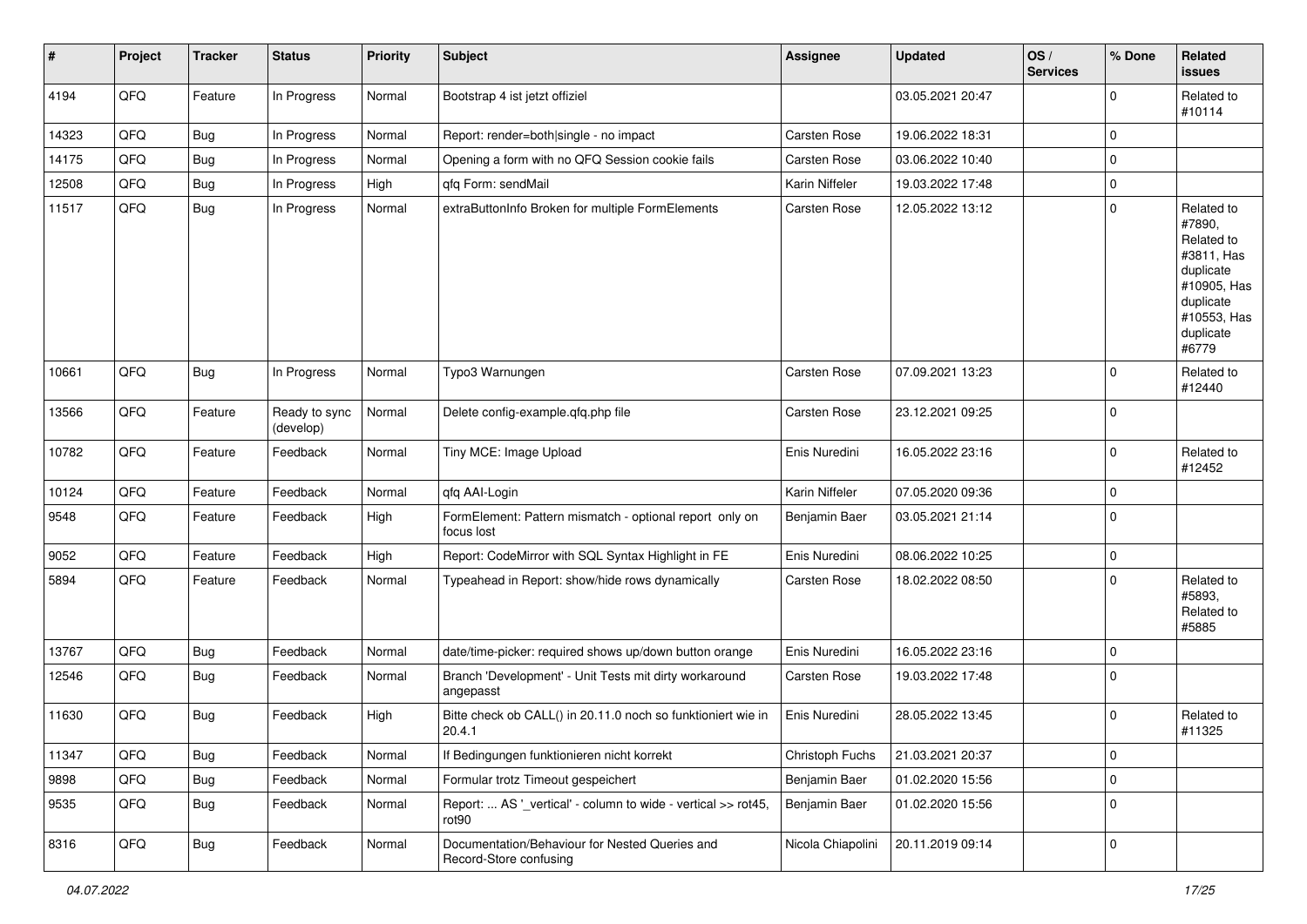| #     | Project | <b>Tracker</b> | <b>Status</b>     | <b>Priority</b> | <b>Subject</b>                                    | <b>Assignee</b>     | <b>Updated</b>   | OS/<br><b>Services</b> | % Done      | Related<br><b>issues</b>                                              |
|-------|---------|----------------|-------------------|-----------------|---------------------------------------------------|---------------------|------------------|------------------------|-------------|-----------------------------------------------------------------------|
| 13608 | QFQ     | Feature        | Some day<br>maybe | Normal          | Automatic Browser Language Redirect               | Enis Nuredini       | 17.06.2022 08:35 |                        | $\mathbf 0$ |                                                                       |
| 12611 | QFQ     | Feature        | Some day<br>maybe | Normal          | Refactoring: Bootstrap with Lazy Loading          | Carsten Rose        | 08.06.2022 10:37 |                        | $\mathbf 0$ | Related to<br>#12490,<br>Related to<br>#10013,<br>Related to<br>#7732 |
| 12337 | QFQ     | Feature        | Some day<br>maybe | Normal          | Database.php: better caching                      | <b>Carsten Rose</b> | 16.09.2021 15:10 |                        | $\mathbf 0$ |                                                                       |
| 12315 | QFQ     | Feature        | Some day<br>maybe | Normal          | Form History (Diffs) / Backups                    | Carsten Rose        | 16.09.2021 15:10 |                        | $\mathbf 0$ |                                                                       |
| 11323 | QFQ     | Feature        | Some day<br>maybe | Normal          | Report Frontend Editor Modal + Codemirror         | Carsten Rose        | 16.09.2021 15:10 |                        | 0           | Related to<br>#11036                                                  |
| 11322 | QFQ     | Feature        | Some day<br>maybe | Normal          | Form Element JSON - (multiline parameter field)   | Carsten Rose        | 16.09.2021 15:10 |                        | $\mathbf 0$ |                                                                       |
| 11217 | QFQ     | Feature        | Some day<br>maybe | Normal          | <b>Extend Script Functionality</b>                | <b>Carsten Rose</b> | 16.09.2021 15:10 |                        | $\mathbf 0$ |                                                                       |
| 11036 | QFQ     | Feature        | Some day<br>maybe | Normal          | inline report editor permissions                  | <b>Carsten Rose</b> | 16.09.2021 15:09 |                        | $\mathbf 0$ | Related to<br>#11323                                                  |
| 10745 | QFQ     | Feature        | Some day<br>maybe | Normal          | Tablesorter Excel Export                          | <b>Carsten Rose</b> | 16.09.2021 15:09 |                        | $\mathbf 0$ |                                                                       |
| 10738 | QFQ     | Feature        | Some day<br>maybe | Normal          | CORS headers for external API requests            |                     | 10.06.2020 14:00 |                        | $\mathbf 0$ |                                                                       |
| 10716 | QFQ     | Feature        | Some day<br>maybe | Normal          | Business Logic mit Externen Skripten              | Carsten Rose        | 16.09.2021 15:10 |                        | $\mathbf 0$ | Related to<br>#10713,<br>Related to<br>#8217                          |
| 10116 | QFQ     | Feature        | Some day<br>maybe | Normal          | TypeAhead: Tag - show inside 'input' element      | <b>Carsten Rose</b> | 16.09.2021 15:09 |                        | $\mathbf 0$ |                                                                       |
| 10095 | QFQ     | Feature        | Some day<br>maybe | Normal          | Generic Gitlab Integration into QFQ               | Carsten Rose        | 16.09.2021 15:10 |                        | $\mathbf 0$ |                                                                       |
| 10013 | QFQ     | Feature        | Some day<br>maybe | Normal          | FE.typ=editor: CodeMirror                         | <b>Carsten Rose</b> | 08.06.2022 10:37 |                        | $\mathbf 0$ | Related to<br>#12611,<br>Related to<br>#12490,<br>Related to<br>#7732 |
| 9704  | QFQ     | Feature        | Some day<br>maybe | Normal          | Thumbnails Generieren beim Splitten von PDF Files | Carsten Rose        | 11.12.2019 16:01 |                        | $\mathbf 0$ |                                                                       |
| 9579  | QFQ     | Feature        | Some day<br>maybe | Normal          | Multiform with Process Row                        | Carsten Rose        | 11.12.2019 16:01 |                        | $\mathbf 0$ |                                                                       |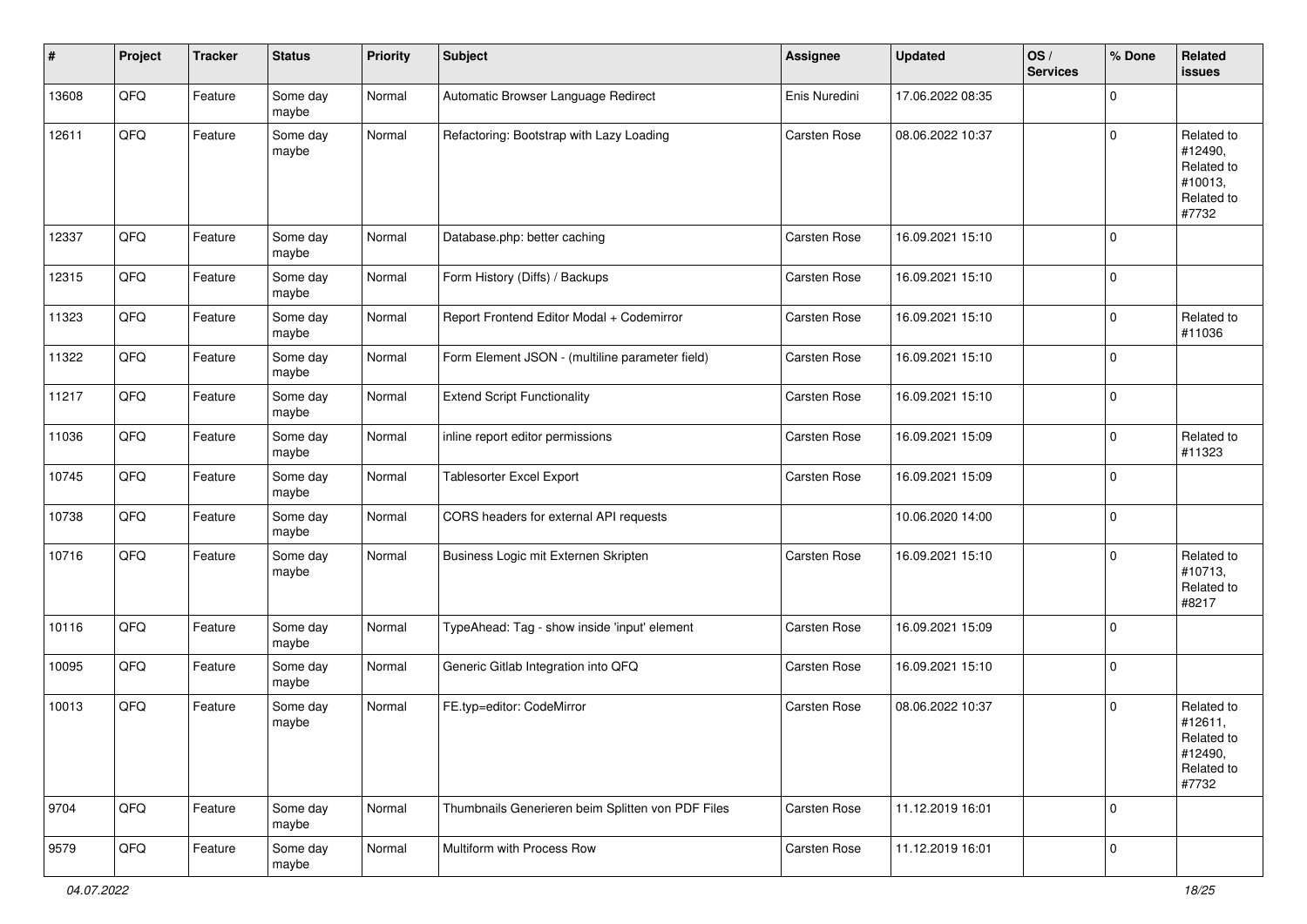| #    | Project | <b>Tracker</b> | <b>Status</b>     | <b>Priority</b> | Subject                                                                                        | <b>Assignee</b>     | <b>Updated</b>   | OS/<br><b>Services</b> | % Done      | Related<br><b>issues</b>                                               |
|------|---------|----------------|-------------------|-----------------|------------------------------------------------------------------------------------------------|---------------------|------------------|------------------------|-------------|------------------------------------------------------------------------|
| 9130 | QFQ     | Feature        | Some day<br>maybe | Normal          | tablesorter: Automatic Row numbering / Zeilenummer                                             | Benjamin Baer       | 01.02.2020 23:22 |                        | $\mathbf 0$ |                                                                        |
| 8894 | QFQ     | Feature        | Some day<br>maybe | Normal          | Documentation Tags Usable in QFQ Application                                                   | Carsten Rose        | 11.12.2019 16:01 |                        | $\mathbf 0$ |                                                                        |
| 8892 | QFQ     | Feature        | Some day<br>maybe | Normal          | Display and Edit SQL Comments in Form Editor                                                   | Carsten Rose        | 11.12.2019 16:01 |                        | $\mathbf 0$ |                                                                        |
| 8586 | QFQ     | Feature        | Some day<br>maybe | Normal          | QFQ: Enhance Error message for 'record not found'                                              | Carsten Rose        | 16.09.2021 15:10 |                        | 0           |                                                                        |
| 8520 | QFQ     | Feature        | Some day<br>maybe | Normal          | Bring QFQ to Composer                                                                          | <b>Carsten Rose</b> | 16.09.2021 15:10 |                        | $\mathbf 0$ |                                                                        |
| 8101 | QFQ     | Feature        | Some day<br>maybe | Normal          | Password hash: support further hashing methods                                                 | Carsten Rose        | 16.09.2021 15:10 |                        | $\mathbf 0$ |                                                                        |
| 8056 | QFQ     | Feature        | Some day<br>maybe | Normal          | Termin Organisation (Reservation)                                                              |                     | 01.02.2020 23:19 |                        | $\mathbf 0$ | Related to<br>#8658                                                    |
| 7921 | QFQ     | Feature        | Some day<br>maybe | Normal          | Rest API Export: URL kuerzer machen                                                            |                     | 01.02.2020 23:19 |                        | 0           |                                                                        |
| 7732 | QFQ     | Feature        | Some day<br>maybe | Normal          | Javascript: Lazy Loading der add on libs                                                       | Benjamin Baer       | 08.06.2022 10:38 |                        | $\mathbf 0$ | Related to<br>#12611,<br>Related to<br>#12490,<br>Related to<br>#10013 |
| 7453 | QFQ     | Feature        | Some day<br>maybe | Normal          | import / export forms QFQ                                                                      | <b>Carsten Rose</b> | 16.09.2021 15:10 |                        | $\mathbf 0$ |                                                                        |
| 7452 | QFQ     | Feature        | Some day<br>maybe | Normal          | automate deployment new QFQ version                                                            | Carsten Rose        | 16.09.2021 15:10 |                        | $\mathbf 0$ |                                                                        |
| 7336 | QFQ     | Feature        | Some day<br>maybe | Normal          | PDF Upload: disallow PDFs with specific Meta information                                       | <b>Carsten Rose</b> | 11.12.2019 16:01 |                        | $\mathbf 0$ |                                                                        |
| 7278 | QFQ     | Feature        | Some day<br>maybe | Normal          | Form: Wert vordefinieren der immer gesetzt wird                                                |                     | 02.05.2021 09:27 |                        | $\mathbf 0$ |                                                                        |
| 7229 | QFQ     | Feature        | Some day<br>maybe | Normal          | New FormElement.type: Button                                                                   |                     | 01.02.2021 12:32 |                        | $\mathbf 0$ |                                                                        |
| 7108 | QFQ     | Feature        | Some day<br>maybe | Normal          | QFQ Wrap Elements                                                                              |                     | 11.12.2019 16:01 |                        | 0           |                                                                        |
| 7107 | QFG     | Feature        | Some day<br>maybe | Normal          | Showcase Registration Tool: Anmeldung / Administration :<br>Liste Anmeldungen / Emaileinaldung | Carsten Rose        | 11.12.2019 16:01 |                        | 0           |                                                                        |
| 7106 | QFQ     | Feature        | Some day<br>maybe | Normal          | Beispiel Nummerierung von Rows in Report                                                       |                     | 11.12.2019 16:01 |                        | 0           |                                                                        |
| 7105 | QFQ     | Feature        | Some day<br>maybe | Normal          | Beispiel wie man in einer zweiten Tabelle speichert.                                           |                     | 11.12.2019 16:01 |                        | $\mathbf 0$ |                                                                        |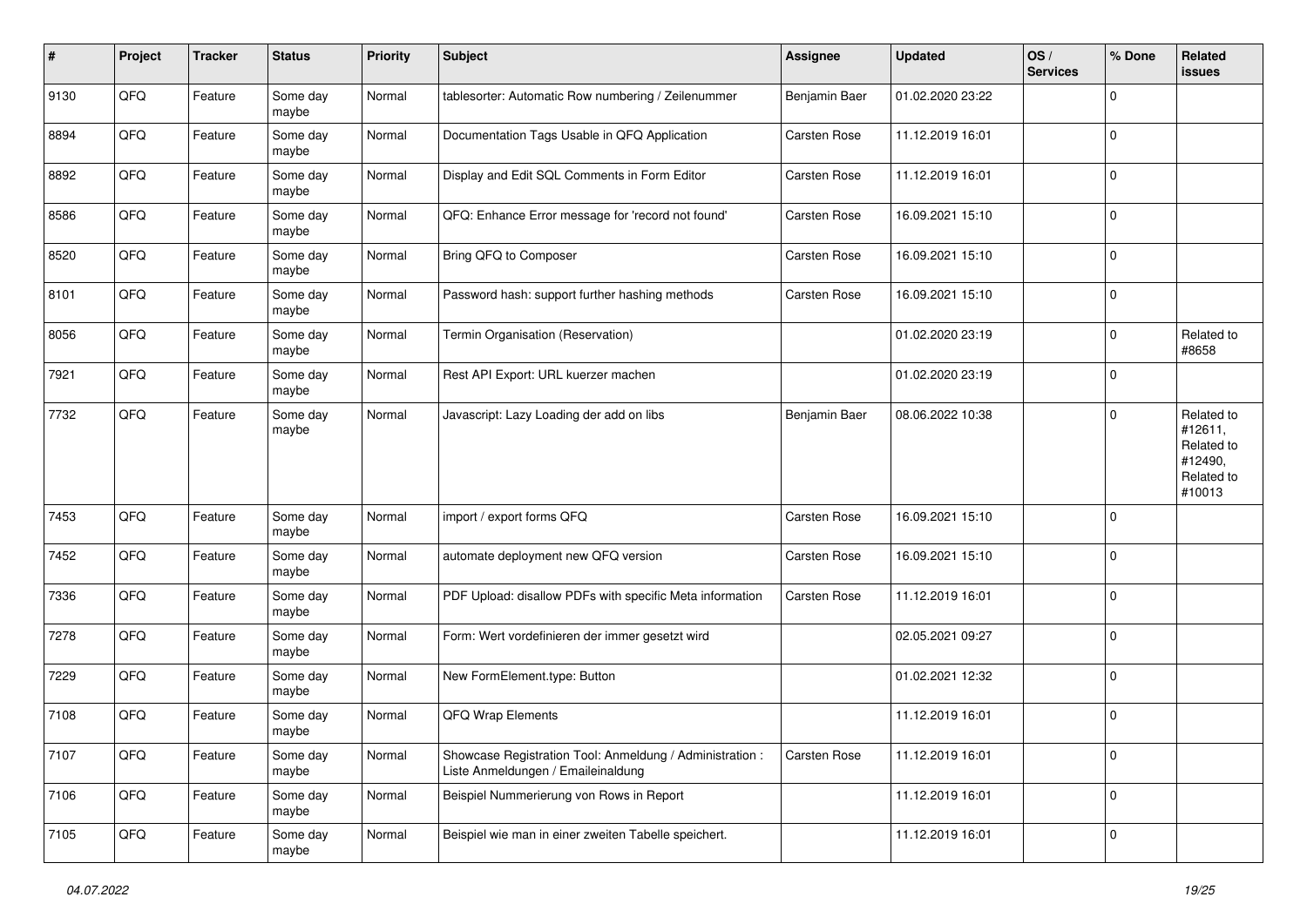| #    | Project | <b>Tracker</b> | <b>Status</b>     | <b>Priority</b> | Subject                                                                          | <b>Assignee</b>     | <b>Updated</b>   | OS/<br><b>Services</b> | % Done       | Related<br><b>issues</b> |
|------|---------|----------------|-------------------|-----------------|----------------------------------------------------------------------------------|---------------------|------------------|------------------------|--------------|--------------------------|
| 7104 | QFQ     | Feature        | Some day<br>maybe | Normal          | Manual: hint about escaping if '\r' appears in mail body                         |                     | 11.12.2019 16:01 |                        | $\Omega$     |                          |
| 7100 | QFQ     | Feature        | Some day<br>maybe | Normal          | Download: log access, max downloads, time limit                                  |                     | 01.02.2020 23:19 |                        | $\mathbf{0}$ |                          |
| 6992 | QFQ     | Feature        | Some day<br>maybe | Normal          | DB exception: Syntax Highlight                                                   |                     | 11.12.2019 16:01 |                        | $\Omega$     | Related to<br>#5450      |
| 6972 | QFQ     | Feature        | Some day<br>maybe | Normal          | Fabric Clipboard / cross browser tab                                             | Benjamin Baer       | 01.02.2020 23:21 |                        | $\Omega$     |                          |
| 6970 | QFQ     | Feature        | Some day<br>maybe | Normal          | tablesorter: default fuer 'sortReset' aendern von 'Ctrl' zu 'Alt'                | Benjamin Baer       | 01.02.2020 23:21 |                        | $\mathbf 0$  |                          |
| 6715 | QFQ     | Feature        | Some day<br>maybe | Normal          | Code-Refactoring: dbArray vereinheitlichen                                       | Carsten Rose        | 11.12.2019 16:02 |                        | $\mathbf{0}$ |                          |
| 6704 | QFQ     | Feature        | Some day<br>maybe | Normal          | Upload Mode: Bilder in Notizen rechts sollen aktuellen<br>Upload repräsentieren. |                     | 01.02.2020 23:19 |                        | $\mathbf 0$  | Related to<br>#3264      |
| 6515 | QFQ     | Feature        | Some day<br>maybe | Normal          | Formular: Felder dynamisch ein/ausblenden                                        |                     | 11.12.2019 16:02 |                        | $\Omega$     |                          |
| 6299 | QFQ     | Feature        | Some day<br>maybe | Normal          | Attack detection: log table with invalid SIP access                              |                     | 11.12.2019 16:02 |                        | $\Omega$     | Related to<br>#3947      |
| 6288 | QFQ     | Feature        | Some day<br>maybe | Normal          | Best Practice: Erklaeren wie man ein Formular ganz in<br>'weiss' erstellen kann  |                     | 11.12.2019 16:02 |                        | $\mathbf 0$  |                          |
| 6084 | QFQ     | Feature        | Some day<br>maybe | Normal          | New escape type: 'D' - convert date                                              |                     | 01.02.2020 23:19 |                        | $\mathbf 0$  |                          |
| 6083 | QFQ     | Feature        | Some day<br>maybe | Normal          | Dynamic Update: Value Check via SQL                                              |                     | 11.12.2019 16:02 |                        | $\mathbf 0$  |                          |
| 5983 | QFQ     | Feature        | Some day<br>maybe | Normal          | Form Submit (save & update): normalize date/-time FE                             | <b>Carsten Rose</b> | 01.02.2020 23:19 |                        | $\mathbf 0$  |                          |
| 5923 | QFQ     | Feature        | Some day<br>maybe | Normal          | fillStoreSystemBySqlLate                                                         |                     | 01.02.2020 23:19 |                        | 0            |                          |
| 5895 | QFQ     | Feature        | Some day<br>maybe | Normal          | Tutorial: List of all QFQ Features                                               |                     | 01.02.2020 23:19 |                        | $\Omega$     |                          |
| 5893 | QFQ     | Feature        | Some day<br>maybe | Normal          | Edit on double-click                                                             |                     | 01.02.2020 23:19 |                        | $\Omega$     | Related to<br>#5894      |
| 5892 | QFQ     | Feature        | Some day<br>maybe | Normal          | QFQ should use T3 API to manipulate FE GROUP<br>membership                       |                     | 01.02.2020 23:20 |                        | 0            |                          |
| 5852 | QFG     | Feature        | Some day<br>maybe | Normal          | Logging: mail.log / sql.log - im FE anzeigen und via AJAX<br>aktualisieren       | Carsten Rose        | 01.02.2020 23:19 |                        | 0            | Related to<br>#5885      |
| 5851 | QFQ     | Feature        | Some day<br>maybe | Normal          | Queue System implementieren: MQTT, RabbitMQ                                      |                     | 01.02.2020 23:20 |                        | $\Omega$     | Related to<br>#5715      |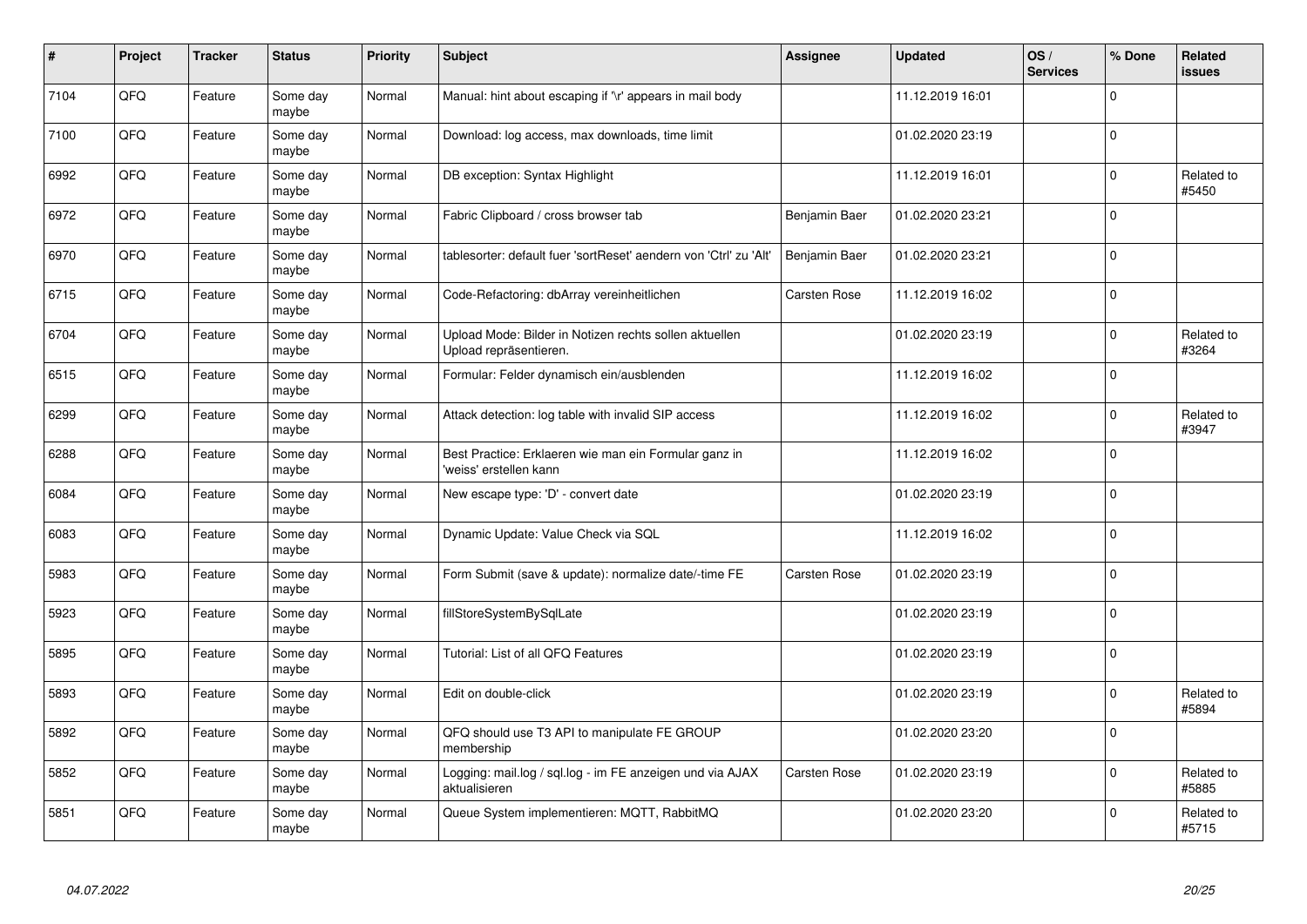| #    | Project | <b>Tracker</b> | <b>Status</b>     | <b>Priority</b> | <b>Subject</b>                                                                    | <b>Assignee</b> | <b>Updated</b>   | OS/<br><b>Services</b> | % Done      | Related<br>issues                           |
|------|---------|----------------|-------------------|-----------------|-----------------------------------------------------------------------------------|-----------------|------------------|------------------------|-------------|---------------------------------------------|
| 5850 | QFQ     | Feature        | Some day<br>maybe | Normal          | Deployment: In QFQ Doc best practice fuer zeitgemaesses<br>Deployment beschreiben |                 | 01.02.2020 23:20 |                        | $\Omega$    |                                             |
| 5805 | QFQ     | Feature        | Some day<br>maybe | Normal          | TypeAHead SQL value instead of key stored                                         |                 | 01.02.2020 23:19 |                        | $\mathbf 0$ | Related to<br>#5444                         |
| 5783 | QFQ     | Feature        | Some day<br>maybe | Normal          | <b>BPMN View/Edit</b>                                                             |                 | 11.12.2019 16:02 |                        | $\mathbf 0$ |                                             |
| 5665 | QFQ     | Feature        | Some day<br>maybe | Normal          | Versuch das '{{!' nicht mehr noetig ist.                                          | Carsten Rose    | 01.02.2020 23:20 |                        | $\mathbf 0$ | Related to<br>#7432,<br>Related to<br>#7434 |
| 5579 | QFQ     | Feature        | Some day<br>maybe | Normal          | Enhance Doc / Presentation: variable type 'link column type'                      | Carsten Rose    | 01.02.2020 23:19 |                        | 0           |                                             |
| 5548 | QFQ     | Feature        | Some day<br>maybe | Normal          | 801 Textfiles/Scriptfiles als Thumbnail                                           | Carsten Rose    | 07.03.2022 16:26 |                        | $\mathbf 0$ |                                             |
| 5480 | QFQ     | Feature        | Some day<br>maybe | Normal          | QFQ: Dokumentation mit Screenshots versehen                                       | Carsten Rose    | 01.02.2020 23:20 |                        | $\mathbf 0$ | Related to<br>#9879                         |
| 5455 | QFQ     | Feature        | Some day<br>maybe | Normal          | Mail Redirects grld abhaengig                                                     |                 | 01.02.2020 23:20 |                        | $\Omega$    |                                             |
| 5452 | QFQ     | Feature        | Some day<br>maybe | Normal          | Thumbnails from PDF: bad quality                                                  |                 | 01.02.2020 23:20 |                        | $\mathbf 0$ |                                             |
| 5428 | QFQ     | Feature        | Some day<br>maybe | Normal          | secure thumbnail: late render on access.                                          | Carsten Rose    | 01.02.2020 23:20 |                        | $\mathbf 0$ |                                             |
| 5389 | QFQ     | Feature        | Some day<br>maybe | Normal          | QFQ Design: Multline label / note                                                 | Benjamin Baer   | 01.02.2020 23:19 |                        | $\mathbf 0$ |                                             |
| 5342 | QFQ     | Feature        | Some day<br>maybe | Normal          | link - with HTML Attributes                                                       |                 | 01.02.2020 23:20 |                        | $\mathbf 0$ | Related to<br>#14077                        |
| 5160 | QFQ     | Feature        | Some day<br>maybe | Normal          | QFQ collaborative / together.js, ShareJS, y-js, collaborative,                    |                 | 11.12.2019 16:02 |                        | $\mathbf 0$ |                                             |
| 5132 | QFQ     | Feature        | Some day<br>maybe | Normal          | Error Message sendmail missing attachment: more details                           | Carsten Rose    | 01.02.2020 23:19 |                        | $\mathbf 0$ |                                             |
| 5129 | QFQ     | Feature        | Some day<br>maybe | Normal          | Reports: SQL fuer x Achse und y Achse                                             |                 | 11.12.2019 16:02 |                        | $\mathbf 0$ |                                             |
| 5024 | QFQ     | Feature        | Some day<br>maybe | Normal          | Fabric: Generate PDF with edits                                                   | Benjamin Baer   | 01.02.2020 23:20 |                        | $\mathbf 0$ | Related to<br>#10704                        |
| 4974 | QFQ     | Feature        | Some day<br>maybe | Normal          | Long polling - inform all listening clients of changes                            |                 | 11.12.2019 16:02 |                        | 0           |                                             |
| 4956 | QFQ     | Feature        | Some day<br>maybe | Normal          | Sendmail: Benutzerdefinierte Headers                                              | Carsten Rose    | 11.12.2019 16:02 |                        | 0           |                                             |
| 4872 | QFG     | Feature        | Some day<br>maybe | Normal          | Fields of Typo3 page available in STORE_TYPO3                                     | Carsten Rose    | 01.02.2020 23:19 |                        | $\mathbf 0$ |                                             |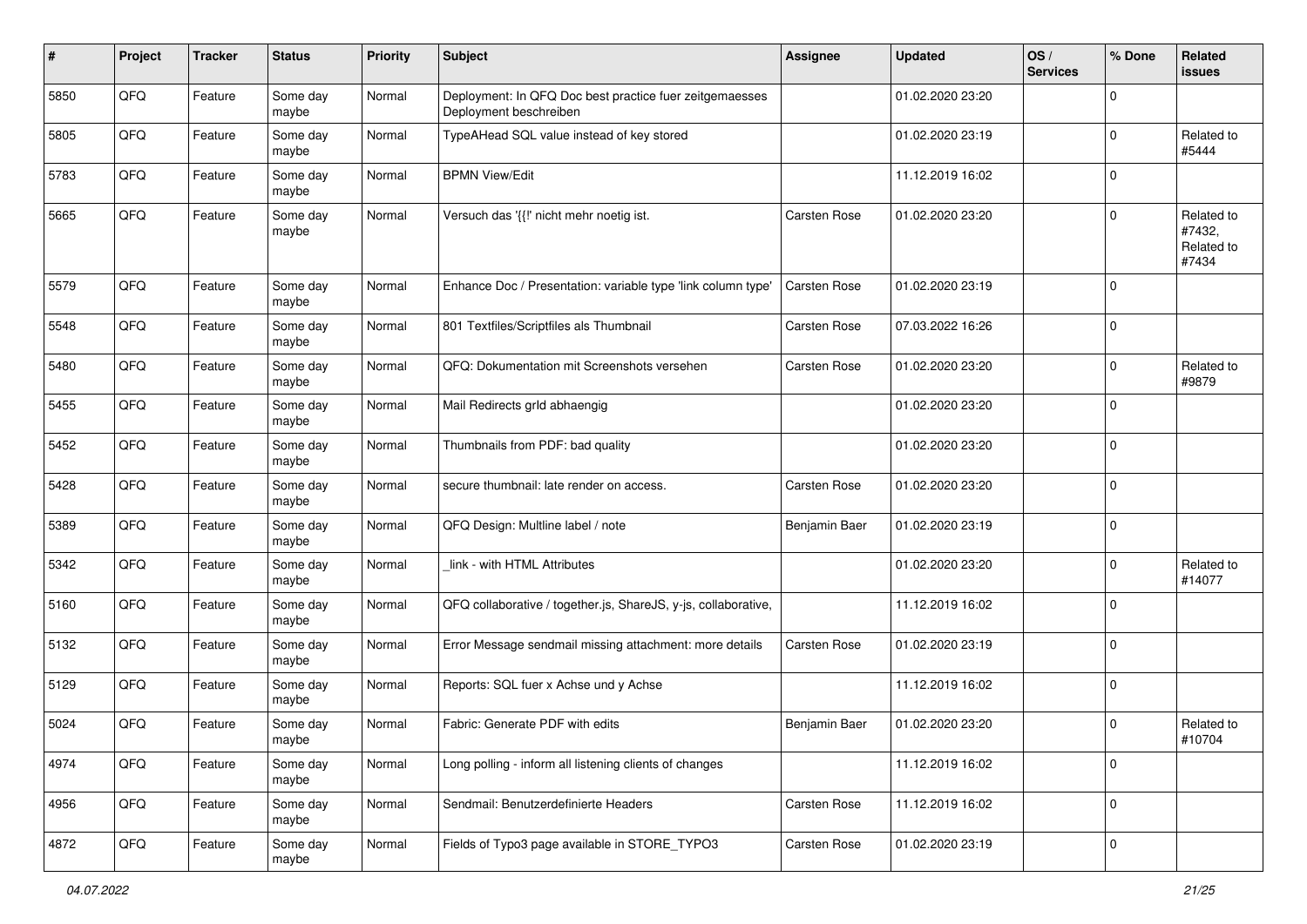| #    | Project | <b>Tracker</b> | <b>Status</b>     | <b>Priority</b> | <b>Subject</b>                                                                                                                                                | Assignee            | <b>Updated</b>   | OS/<br><b>Services</b> | % Done      | Related<br><b>issues</b> |
|------|---------|----------------|-------------------|-----------------|---------------------------------------------------------------------------------------------------------------------------------------------------------------|---------------------|------------------|------------------------|-------------|--------------------------|
| 4869 | QFQ     | Feature        | Some day<br>maybe | Normal          | Dynamic Update (show, hide, readonly?, required?) for<br><b>Template Group Elements</b>                                                                       | Carsten Rose        | 01.02.2020 23:19 |                        | $\Omega$    | Related to<br>#4865      |
| 4839 | QFQ     | Feature        | Some day<br>maybe | Normal          | gfg-handle in <head> Abschnitt</head>                                                                                                                         | <b>Carsten Rose</b> | 11.12.2019 16:02 |                        | $\mathbf 0$ |                          |
| 4816 | QFQ     | Feature        | Some day<br>maybe | Normal          | Templates for QFQ Reports (Tables, Radios, )                                                                                                                  |                     | 01.02.2020 23:20 |                        | $\Omega$    |                          |
| 4757 | QFQ     | Feature        | Some day<br>maybe | Normal          | Test subrecord: download links ok? Links ok?                                                                                                                  | Carsten Rose        | 01.02.2020 23:20 |                        | $\mathbf 0$ |                          |
| 4719 | QFQ     | Feature        | Some day<br>maybe | Normal          | Custom Message in Client in case of 'Browser tab close,<br>modification will be lost'                                                                         |                     | 01.02.2020 23:20 |                        | $\mathbf 0$ |                          |
| 4652 | QFQ     | Feature        | Some day<br>maybe | Normal          | UZH CD: Weiterleitung auf benutzerdefinierte 403/404 Seite                                                                                                    | Carsten Rose        | 01.02.2020 23:20 |                        | $\Omega$    |                          |
| 4650 | QFQ     | Feature        | Some day<br>maybe | Normal          | Convert html to doc/rtf                                                                                                                                       | <b>Carsten Rose</b> | 01.02.2020 23:20 |                        | $\Omega$    | Related to<br>#10704     |
| 4640 | QFQ     | Feature        | Some day<br>maybe | Normal          | <b>Rename System Forms</b>                                                                                                                                    |                     | 01.02.2020 23:20 |                        | $\Omega$    |                          |
| 4627 | QFQ     | Feature        | Some day<br>maybe | Normal          | dbupdate: all tables - check 'create', 'modified' if it is possible<br>to change to default 'CURRENT_TIMESTAMP' and modified<br>'ON UPDATE CURRENT_TIMESTAMP' |                     | 01.02.2020 23:20 |                        | $\Omega$    |                          |
| 4626 | QFQ     | Feature        | Some day<br>maybe | Normal          | Mobile View: 'classBody=qfq-form-right' makes no sense                                                                                                        |                     | 01.02.2020 23:20 |                        | $\Omega$    |                          |
| 4606 | QFQ     | Feature        | Some day<br>maybe | Normal          | link: qualifier to render bootstrap button                                                                                                                    | <b>Carsten Rose</b> | 01.02.2020 23:19 |                        | $\mathbf 0$ |                          |
| 4551 | QFQ     | Feature        | Some day<br>maybe | Normal          | Set 'pills' via dynamicUpdate to show/hide/disabled                                                                                                           |                     | 01.02.2020 23:20 |                        | $\Omega$    | Related to<br>#3752      |
| 4536 | QFQ     | Feature        | Some day<br>maybe | Normal          | FE upload: problem with delete if mutliple uploads an<br>FE.name="                                                                                            |                     | 01.02.2020 23:20 |                        | $\Omega$    |                          |
| 4446 | QFQ     | Feature        | Some day<br>maybe | Normal          | New FE get same feldContainerId as last modifed FE                                                                                                            |                     | 01.02.2020 23:20 |                        | $\mathbf 0$ |                          |
| 4445 | QFQ     | Feature        | Some day<br>maybe | Normal          | template group: Option to simulate fieldset                                                                                                                   |                     | 28.06.2021 14:11 |                        | $\mathbf 0$ |                          |
| 4444 | QFQ     | Feature        | Some day<br>maybe | Normal          | FE.type=upload: detect mime type                                                                                                                              |                     | 11.12.2019 16:02 |                        | $\mathbf 0$ | Related to<br>#4303      |
| 4443 | QFQ     | Feature        | Some day<br>maybe | Normal          | Form: multiple secondary tables                                                                                                                               |                     | 01.02.2020 23:20 |                        | $\Omega$    |                          |
| 4442 | QFQ     | Feature        | Some day<br>maybe | Normal          | Special Column Name: link - new symbol G (Glyph) to<br>choose any available symbol                                                                            |                     | 11.12.2019 16:02 |                        | $\Omega$    |                          |
| 4440 | QFQ     | Feature        | Some day<br>maybe | Normal          | Manual.rst: explain how to. expand PHP Session to 4h                                                                                                          |                     | 11.12.2019 16:02 |                        | $\Omega$    |                          |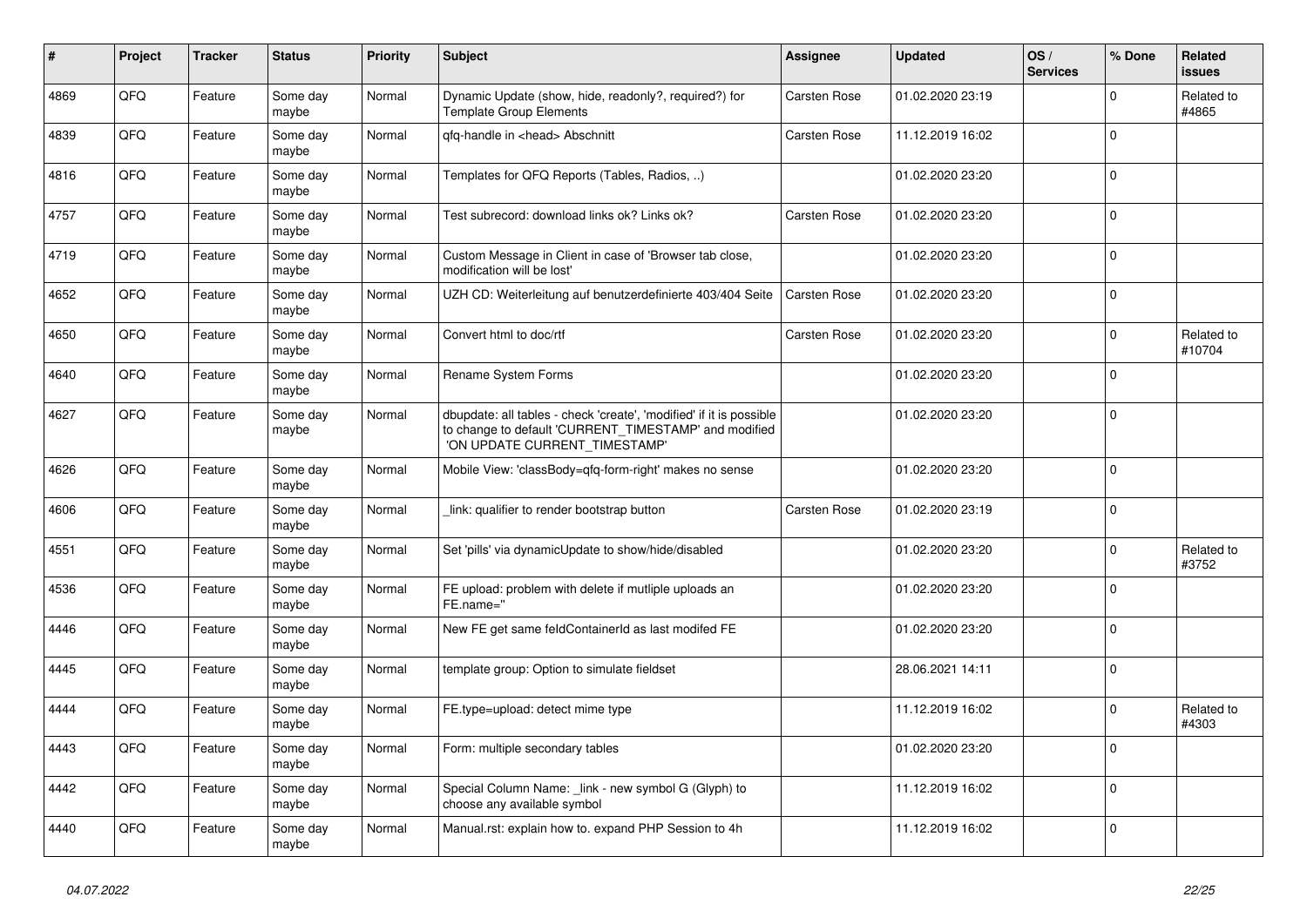| #    | Project | <b>Tracker</b> | <b>Status</b>     | <b>Priority</b> | <b>Subject</b>                                                                                                          | <b>Assignee</b>     | <b>Updated</b>   | OS/<br><b>Services</b> | % Done         | <b>Related</b><br><b>issues</b>             |
|------|---------|----------------|-------------------|-----------------|-------------------------------------------------------------------------------------------------------------------------|---------------------|------------------|------------------------|----------------|---------------------------------------------|
| 4439 | QFQ     | Feature        | Some day<br>maybe | Normal          | Log: report all actions fired by an FE Element, incl. the<br>original directive (slaveld, sqllnsert, )                  |                     | 01.02.2020 23:20 |                        | $\Omega$       | Related to<br>#4432,<br>Related to<br>#5458 |
| 4435 | QFQ     | Feature        | Some day<br>maybe | Normal          | Report: striptags - specify allowed tags                                                                                |                     | 01.02.2020 23:20 |                        | $\Omega$       |                                             |
| 4433 | QFQ     | Feature        | Some day<br>maybe | Normal          | Log when SIP will be destroyed by QFQ for any (security)<br>reason                                                      |                     | 01.02.2020 23:20 |                        | $\mathbf 0$    | Related to<br>#4432,<br>Related to<br>#5458 |
| 4420 | QFQ     | Feature        | Some dav<br>maybe | Normal          | Client: Local Storage - store the changes of a form, local in<br>the browser.                                           | Benjamin Baer       | 11.12.2019 16:02 |                        | $\Omega$       |                                             |
| 4365 | QFQ     | Feature        | Some day<br>maybe | Normal          | Multi Language: new way of config                                                                                       | <b>Carsten Rose</b> | 01.02.2020 23:20 |                        | $\mathbf{0}$   |                                             |
| 4349 | QFQ     | Feature        | Some day<br>maybe | Normal          | link download: downloaded external URL to<br>deliver/concatenate - check mimetipe and handle it correctly               | <b>Carsten Rose</b> | 11.12.2019 16:02 |                        | $\Omega$       |                                             |
| 4343 | QFQ     | Feature        | Some day<br>maybe | Normal          | Link: Classifier to add 'attributes'                                                                                    | <b>Carsten Rose</b> | 01.02.2020 23:20 |                        | $\overline{0}$ | Related to<br>#14077                        |
| 4330 | QFQ     | Feature        | Some day<br>maybe | Normal          | Error Message: report missing {{ / }} in sqlUpdate, sqlInsert,<br>sqlDelete, sqlAfter, sqlBefore in FE action elements. | <b>Carsten Rose</b> | 01.02.2020 23:20 |                        | $\Omega$       |                                             |
| 4259 | QFQ     | Feature        | Some day<br>maybe | Normal          | Instant trigger a cron job                                                                                              | Carsten Rose        | 11.12.2019 16:03 |                        | $\mathbf{0}$   |                                             |
| 4258 | QFQ     | Feature        | Some day<br>maybe | High            | <b>System Defaults: Forms</b>                                                                                           | Carsten Rose        | 03.05.2021 21:14 |                        | $\overline{0}$ |                                             |
| 4197 | QFQ     | Feature        | Some day<br>maybe | Normal          | Unit Test fuer JSON Stream von QuickFormQuery.php ><br>doForm()                                                         | Carsten Rose        | 11.12.2019 16:03 |                        | $\mathbf 0$    |                                             |
| 4027 | QFQ     | Feature        | Some day<br>maybe | Normal          | Missing: orange 'check' / 'bullet'                                                                                      |                     | 11.12.2019 16:03 |                        | $\mathbf{0}$   |                                             |
| 4026 | QFQ     | Feature        | Some day<br>maybe | Normal          | sqlLog.sql: log number of FE.id                                                                                         | Carsten Rose        | 11.12.2019 16:03 |                        | $\mathbf{0}$   | Related to<br>#5458                         |
| 3991 | QFQ     | Feature        | Some day<br>maybe | Normal          | report: Columnname '_skipWrap' skips 'fbeg', 'fend'                                                                     | <b>Carsten Rose</b> | 11.12.2019 16:03 |                        | $\Omega$       |                                             |
| 3990 | QFQ     | Feature        | Some day<br>maybe | High            | custom class definition: add space automatically                                                                        | <b>Carsten Rose</b> | 03.05.2021 21:14 |                        | $\Omega$       |                                             |
| 3967 | QFQ     | Feature        | Some day<br>maybe | High            | Report: Checkbox, Radio, Dropdown, Input welches ohne<br>Submit funktioniert - 'Inline-Form'                            | <b>Carsten Rose</b> | 03.05.2021 21:14 |                        | 0              |                                             |
| 3947 | QFQ     | Feature        | Some day<br>maybe | Normal          | Attack detectect: logout current user                                                                                   | <b>Carsten Rose</b> | 11.12.2019 16:03 |                        | $\mathbf 0$    | Related to<br>#5458,<br>Related to<br>#6299 |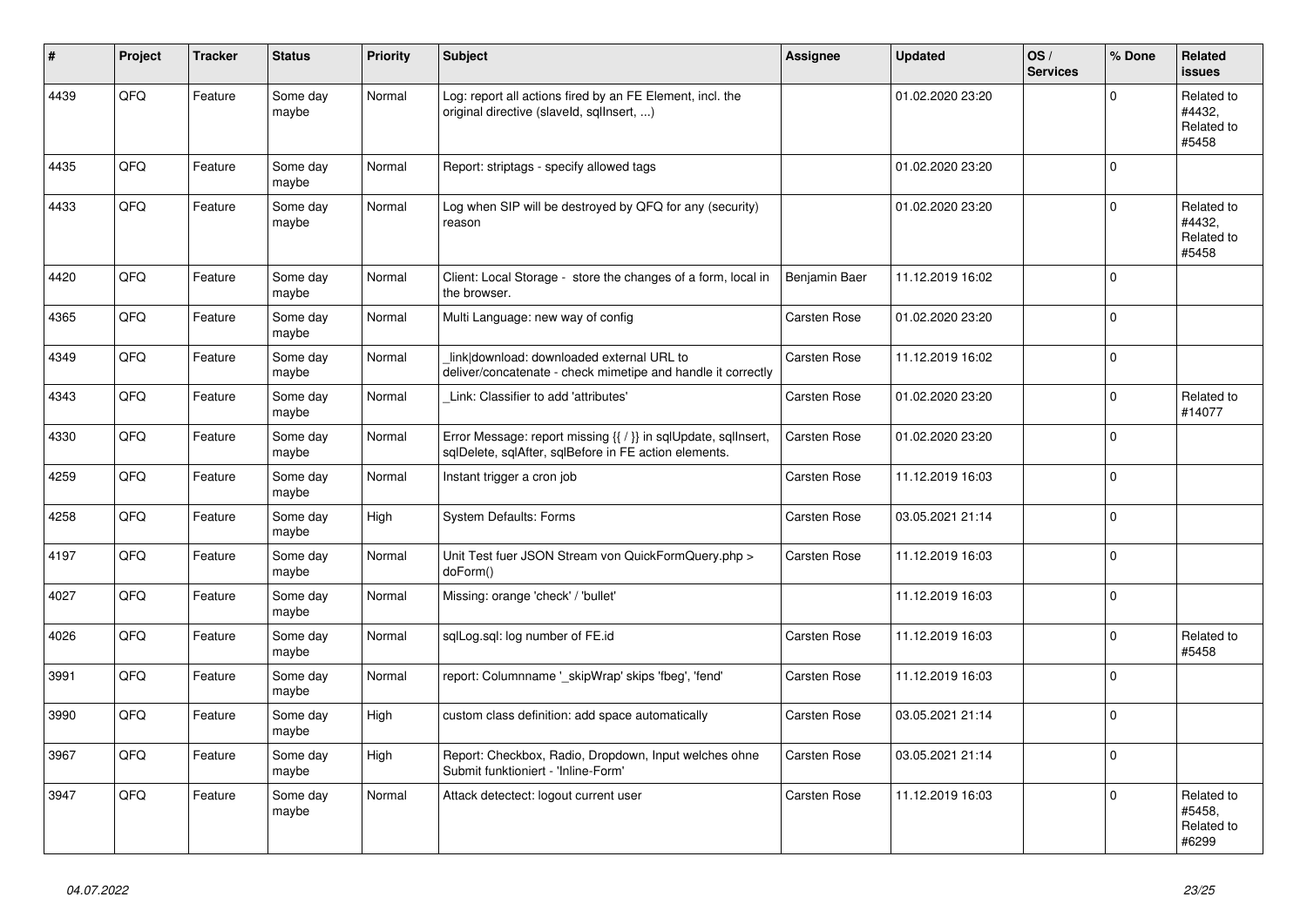| $\vert$ # | Project | <b>Tracker</b> | <b>Status</b>     | <b>Priority</b> | Subject                                                                                                                                                  | <b>Assignee</b>     | <b>Updated</b>   | OS/<br><b>Services</b> | % Done         | <b>Related</b><br><b>issues</b> |
|-----------|---------|----------------|-------------------|-----------------|----------------------------------------------------------------------------------------------------------------------------------------------------------|---------------------|------------------|------------------------|----------------|---------------------------------|
| 3942      | QFQ     | Feature        | Some day<br>maybe | Normal          | Action Elemente: neu generierte IDs via FE weitergeben                                                                                                   | <b>Carsten Rose</b> | 11.12.2019 16:03 |                        | $\mathbf 0$    | Related to<br>#3941             |
| 3941      | QFQ     | Feature        | Some day<br>maybe | Normal          | sqlAfter: es sollten mehrere moeglich sein                                                                                                               | <b>Carsten Rose</b> | 11.12.2019 16:03 |                        | $\mathbf 0$    | Related to<br>#3942             |
| 3905      | QFQ     | Feature        | Some day<br>maybe | Normal          | Documentation: Best Practice anhand eines Online<br>Bewerbungstools                                                                                      | <b>Carsten Rose</b> | 11.12.2019 16:03 |                        | $\Omega$       |                                 |
| 3900      | QFQ     | Feature        | Some day<br>maybe | Normal          | Extend documentation of 'Copy / Paste'                                                                                                                   | <b>Carsten Rose</b> | 11.12.2019 16:03 |                        | 0              | Related to<br>#3899             |
| 3880      | QFQ     | Feature        | Some day<br>maybe | Normal          | Form 'Form': anlegen einer Tabelle                                                                                                                       |                     | 14.01.2021 10:12 |                        | $\Omega$       |                                 |
| 3879      | QFQ     | Feature        | Some day<br>maybe | Normal          | Form 'FormElement': Beim Feld 'name' rechts in der Notiz<br>einen Link einblenden - a) aktuelle Definition anzeigen, b)<br>Spalte in der Tabelle anlegen |                     | 11.12.2019 16:03 |                        | $\Omega$       |                                 |
| 3878      | QFQ     | Feature        | Some day<br>maybe | Normal          | Form 'FormElement': Spalte 'name' typeAhead mit<br>Spaltennamen der Primarytable.                                                                        |                     | 11.12.2019 16:03 |                        | $\mathbf 0$    |                                 |
| 3877      | QFQ     | Feature        | Some day<br>maybe | Normal          | FormEditor: die Felder die aktuell nicht gebraucht werden<br>nur auf readonly/disabled setzen (nicht ausblenden > das<br>irritiert.                      | <b>Carsten Rose</b> | 11.12.2019 16:03 |                        | $\mathbf 0$    |                                 |
| 3848      | QFQ     | Feature        | Some day<br>maybe | High            | Antivirus check fuer Upload files in qfq?                                                                                                                | Carsten Rose        | 03.05.2021 21:14 |                        | $\mathbf 0$    | Related to<br>#4131             |
| 3708      | QFQ     | Feature        | Some day<br>maybe | Normal          | Form: input - 'specialchars', 'none'  gewisse tags<br>erlauben, andere verbieten                                                                         | <b>Carsten Rose</b> | 11.12.2019 16:02 |                        | $\overline{0}$ | Related to<br>#14320            |
| 3692      | QFQ     | Feature        | Some day<br>maybe | Normal          | QFQ Webseite                                                                                                                                             | Benjamin Baer       | 11.12.2019 16:02 |                        | $\mathbf 0$    | Related to<br>#5033             |
| 3677      | QFQ     | Feature        | Some dav<br>maybe | Normal          | wkhtmltopdf: FE User access prohibited, if client IP changes<br>- \$TYPO3_CONF_VARS[FE][lockIP]                                                          | <b>Carsten Rose</b> | 11.12.2019 16:02 |                        | $\mathbf 0$    |                                 |
| 3666      | QFQ     | Feature        | Some day<br>maybe | Normal          | a) Performance Messung: mysql_real_escape_string() im<br>Vergleich zu str replace(), b) doppeltes Aufrufen von<br>mysql_real_escape_string()             | Carsten Rose        | 11.12.2019 16:02 |                        | $\Omega$       |                                 |
| 3646      | QFQ     | Feature        | Some day<br>maybe | Normal          | Moeglichkeit HTML Tags in Reports auszugeben (zu<br>enkodieren: htmlspecialchars)                                                                        |                     | 11.12.2019 16:02 |                        | $\Omega$       | Related to<br>#14320            |
| 3617      | QFQ     | Feature        | Some day<br>maybe | Normal          | Load javascripts at bottom                                                                                                                               |                     | 11.12.2019 16:02 |                        | $\Omega$       |                                 |
| 3567      | QFQ     | Feature        | Some day<br>maybe | Low             | 'Save', 'Close', 'New' als FormElement                                                                                                                   |                     | 11.12.2019 16:02 |                        | $\Omega$       |                                 |
| 3537      | QFQ     | Feature        | Some day<br>maybe | Low             | SHOW COLUMNS FROM tableName - Extend '{{!'<br>definition                                                                                                 | Carsten Rose        | 11.12.2019 16:02 |                        | $\mathbf 0$    |                                 |
| 3495      | QFQ     | Feature        | Some day<br>maybe | Normal          | Predifined Parameter werden nicht in '+' (add new record)<br>SIP gerendert.                                                                              |                     | 11.12.2019 16:02 |                        | $\overline{0}$ |                                 |